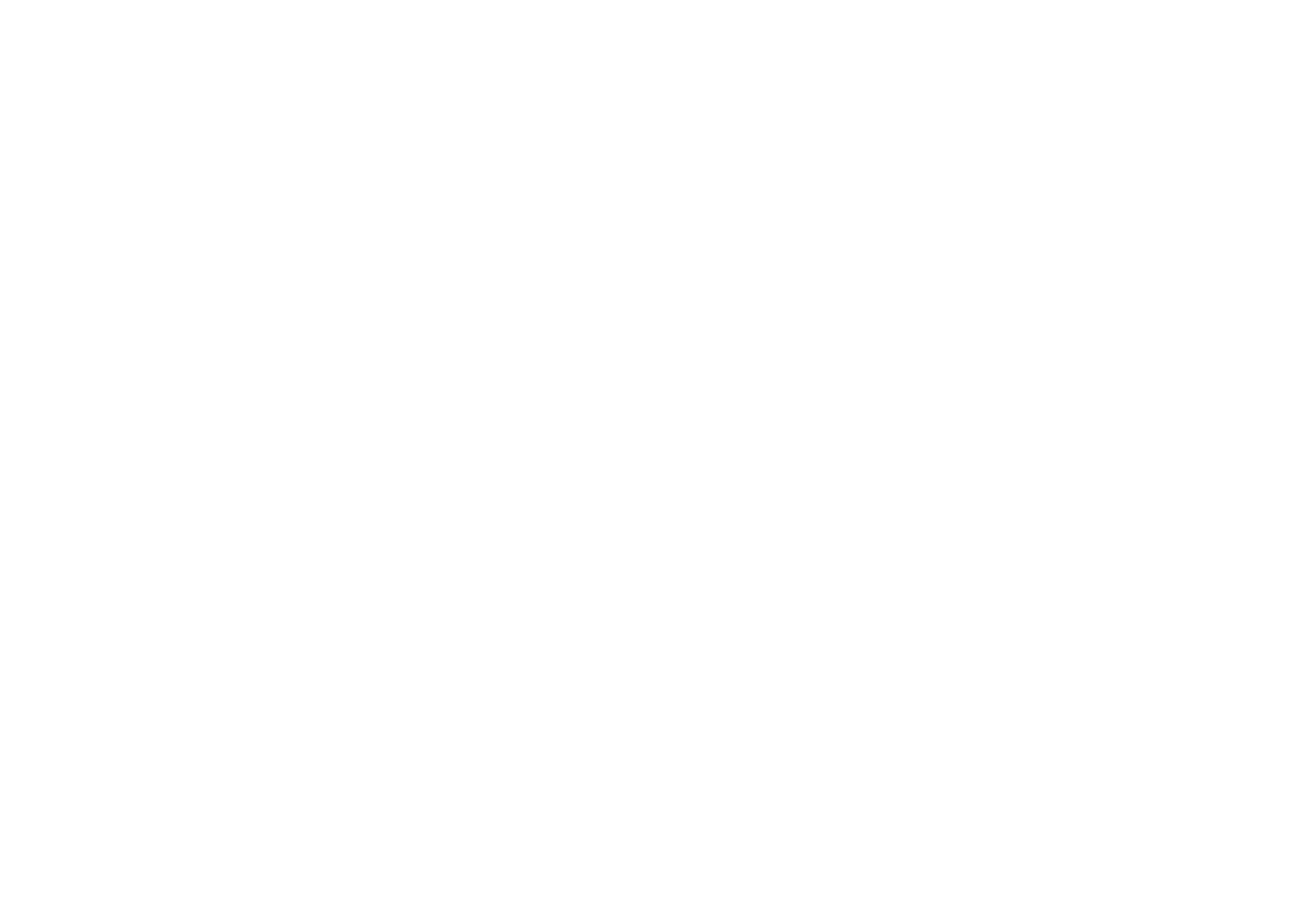# **Contents**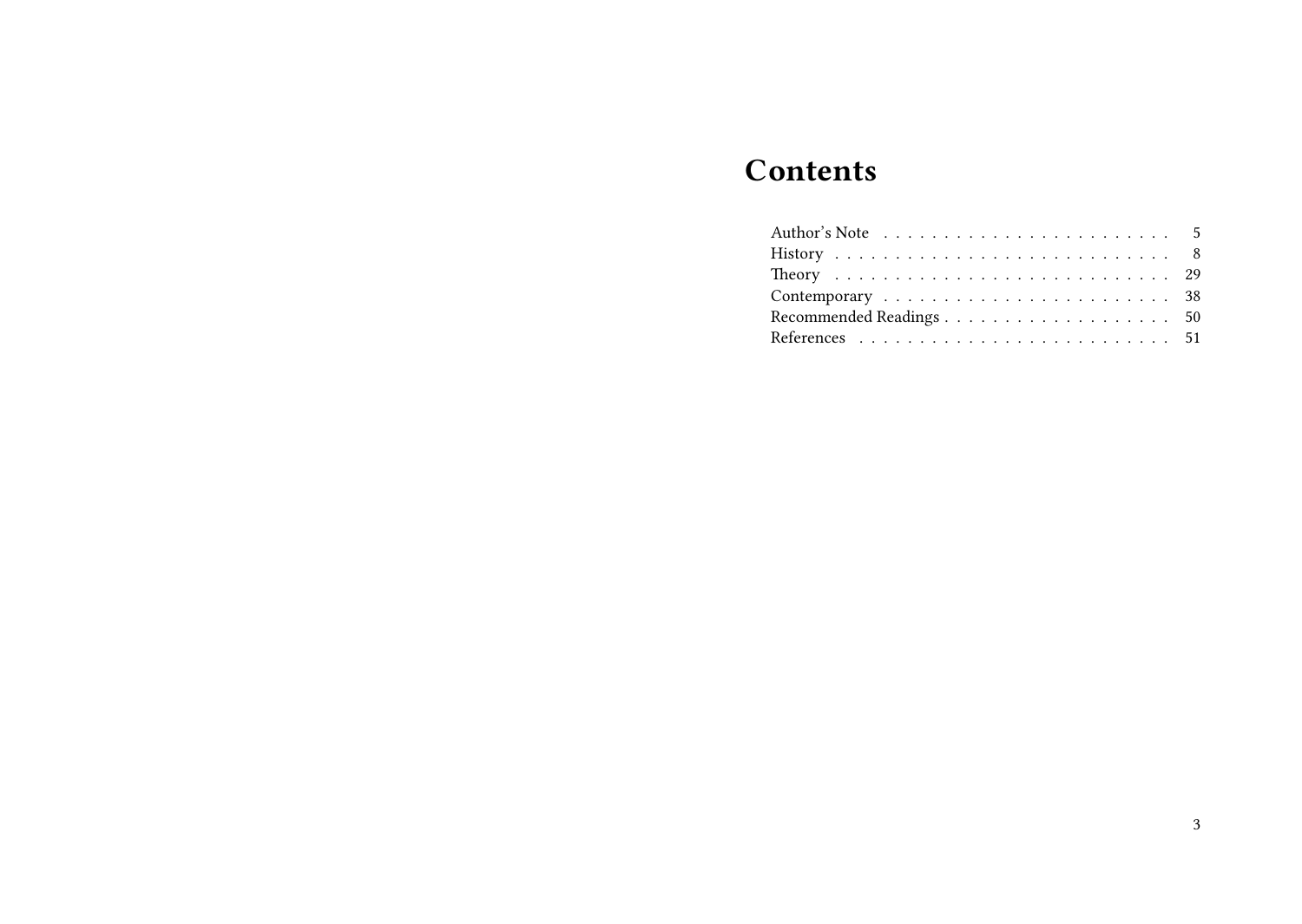- Lawson, T. (2020). *Abraham Guillén, Between Bakunin and Marx: Anarchism, Socialism and the Economics of Self-Management*. Libcom. https://libcom.org/library/abraham-guilln-between-bakunin-marx-anarchism-socialism-economics-selfmanagement
- Lawson, T. (2021). *Anarchy and its Allies: The United Front and Groupings of Tendency*. Libcom. https://libcom.org/library/ anarchy-its-allies-united-front-groupings-tendency
- Mechoso, J. C., & Corrêa, F. (2020). *The Strategy of Especifismo*. Zabalaza Books. https://zabalazabooks.net/2020/03/05/thestrategy-of-especifismo/
- Partido por la Victoria del Pueblo. (n.d.). *About Us*. PVP. PVP.org.uy/quienes-somos/
- Rugai, R. R. (2014). *Anarchism and the question of the party: a reflection from the historical references of the Uruguayan Anarchist Federation*. Biblioteca Anarquista. https://bibliotecaanarquista.org/library/ricardo-ramos-rugai-o-anarquismo-e-aquestao-do-partido-uma-reflexao-a-partir-dos-referenciais
- Schmidt, M. (2020). *Southern Citadel: A Case Study of Mass-Line Anarchism After the Spanish Revolution*. Privately published. https://www.academia.edu/42237932/South-
- ern Citadel A Case Study of Mass line Anarchism After the Spanish Rev Sharkey, P. (2009). *The Federación Anarquista Uruguaya (FAU): Cri-*
- *sis, Armed Struggle and Dictatorship, 1967–1985*. Kate Sharpley Library.
- Zuzenko, O. (2021, 11 29). *65 Years of Revolution the Anarchist Federation of Uruguay*. Libcom. https://libcom.org/history/65 years-revolution-anarchist-federation-uruguay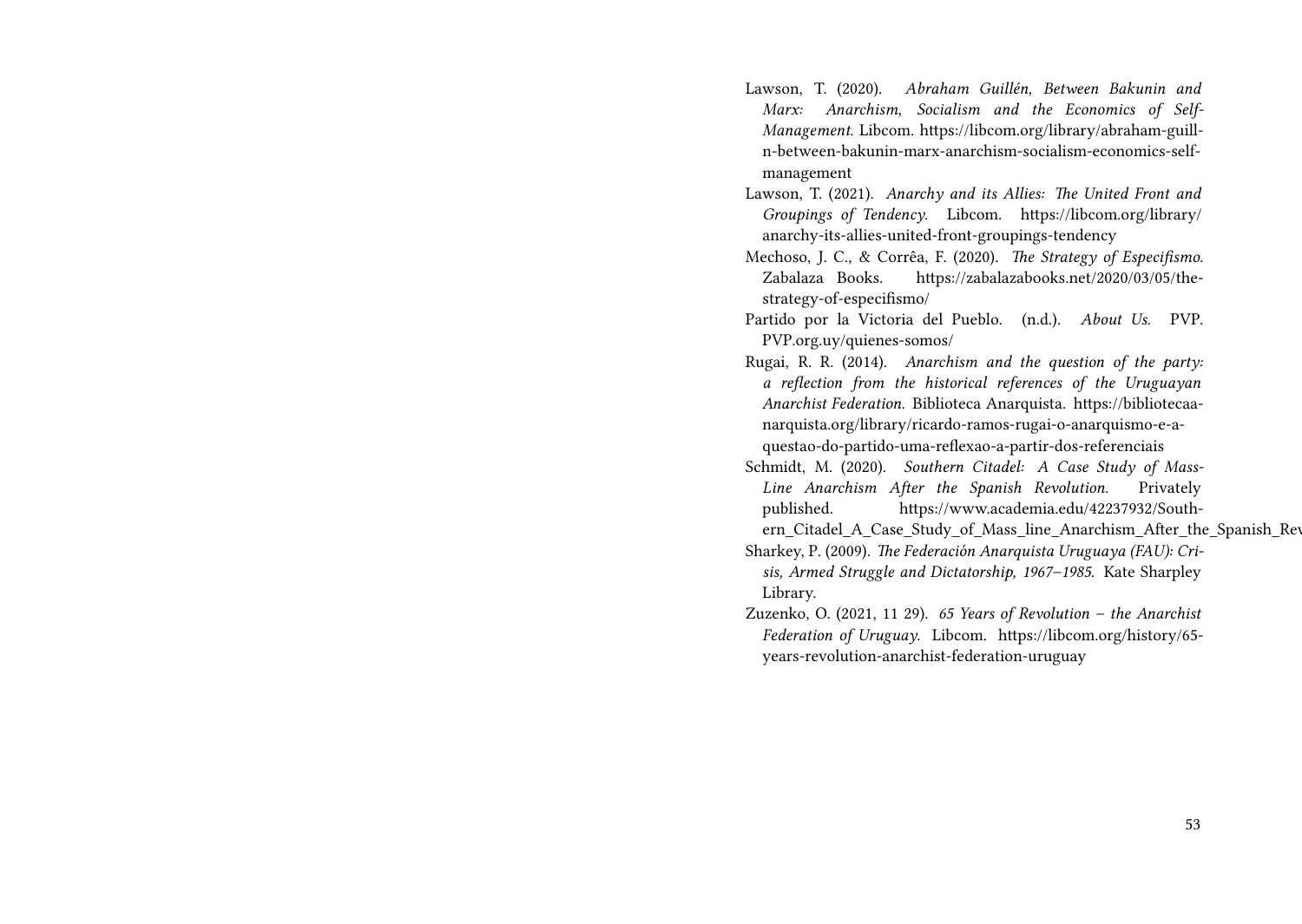- Bayer, O. (2015). *The Anarchist Expropriators Buenaventura Durruti and Argentina's Working-Class Robin Hoods*. AK Press.
- Bertram, R. (2020, 1 27). *Uruguay, Latin America's Renewable Champion*. Energy Transition. https://energytransition.org/2020/01/ uruguay-latin-americas-renewable-champion/
- Cappelletti, Á. J. (2017). *Anarchism in Latin America*. AK Press.
- Cuesta, F. O. (2020). *Direct Action in Montevideo: Uruguayan Anarchism, 1927–1937.* AK Press.
- Fairbanks, E. (2015, 2 6). *Jose Mujica Was Every Liberal's Dream President. He Was Too Good to Be True.* The New Republic. https://newrepublic.com/article/120912/uruguays-jose-mujicawas-liberals-dream-too-good-be-true
- Federação Anarquista do Rio de Janeiro. (2008). *Social Anarchism and Organisation*. Libcom. https://libcom.org/library/ social-anarchism-organisation
- Federación Anarquista Uruguaya. (1972). *Huerta Grande*. Anarchist Library. https://theanarchistlibrary.org/library/federacionanarquista-uruguaya-huerta-grande
- Galazara, W., & Tavarez, M. (2019). *Trabajo de Estructuras*. Federación Anarquista Uruguaya. http://federacionanarquistauruguaya.uy/documento-wellington-galarza-y-malvina-tavarezfau-fag-trabajo-de-estructuras/
- Kokinis, T. A. (2020). *The Women of Casa Emma: Social Subversion and the Lives of Armed Anarchist Militants in Uruguay, 1967–1974* (108th ed., Vol. LIII). Histoire Social/Social History.
- Kokinis, T. A. (Forthcoming). An Anarchy for the South: Third Worldism, Popular Power and the Uruguayan Anarchist Federation. *Transatlantic Uruguay*.
- Lawson, T. (2020). *Abraham Guillén, Between Bakunin and Marx: Anarchism, Socialism and the Economics of Self-Management*. Libcom. https://libcom.org/library/abraham-guilln-between-bakunin-marx-anarchism-socialism-economics-selfmanagement

## **Author's Note**

A number of years ago I chanced upon a pamphlet, *The Federación Anarquista Uruguaya; Crisis, Armed Struggle and Dictatorship 1967– 1985*, compiled by Paul Sharkey, at an anarchist bookfair. The contents were fairly interesting. Presented was an anecdotal, inconsistent history of an anarchist organisation in a small South American country. By all accounts the group had been involved in some intense periods of struggle, both in the labour movement and with guns in hand. There are impressive anecdotes about strikes amongst meat workers, the expropriation of a historic monument (a flag), and a number of tales of torture and loss. Uruguay may be a small nation, but it attracted the attention of US imperialism and fell foul of Operation Condor. I shelved the information in the back of my mind, curious but at the time too focused on other issues to dig deeper into the history.

A few years later, I came across the name Abraham Guillén in Scott Napalos' pamphlet critiquing Democratic Centralism. Guillén sounded like an interesting theorist. Born in rural Spain, he fought in the Spanish civil war as part of the CNT and FAI militias, before a dramatic escape to South America. Here he became a journalist and economist, even influencing the Argentine government's resistance to US imperialism at one point. But far more dramatically, Guillén became the most prominent theorist of urban guerrilla warfare. I subsequently wrote an introduction to his life and ideas, based on the one book and two pamphlets available in English, plus a little shoddy translation. It seems Guillén as a theorist, almost unknown in the anglosphere, had a rather dramatic impact upon Latin American politics. Why this is relevant is that Guillén expressed clear admiration of the FAU and their input into the Uruguayan armed struggle. He was, however, critical of the other groups he is usually associated with; the Uruguayan panlefist *Tupamaros*, the Argentine Peronist *Uturuncos* and *Tacuaras,* and the Brazilian *Action for National Liberation*. The FAU, and its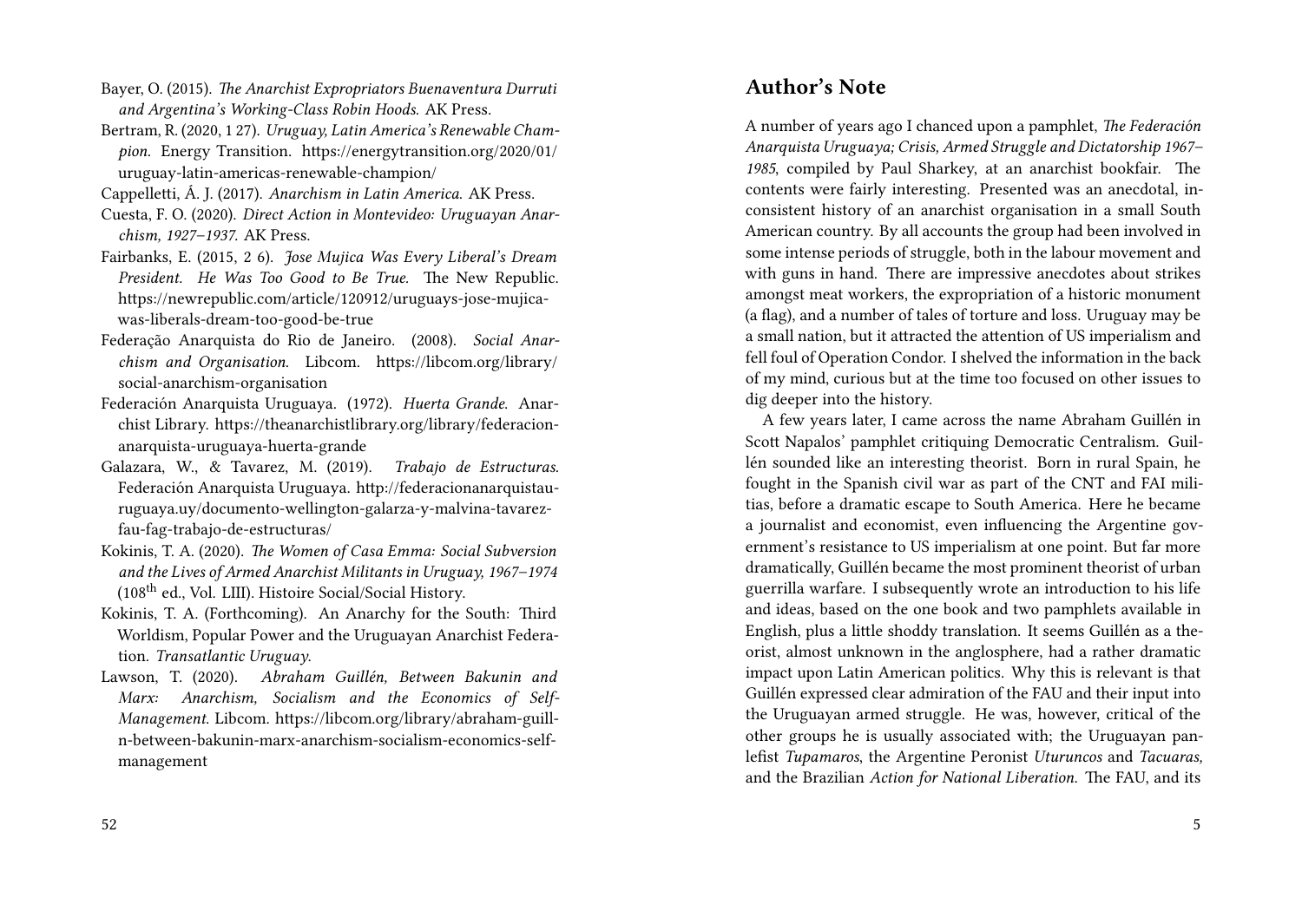armed wing the OPR (*Organizatcion Popular Revolucionaria-33 or Popular Revolutionary Organisation*), had a very different way of doing armed struggle. (Lawson, 2020) The few notes presented by Guillén further piqued my interest.

The third time that the FAU caught my attention was when I put two and two together, and realised that they are responsible for the development of *Especifist* (or, "Specific") anarchism. In the time since Guillén and the Uruguayan struggle against the dictatorship, Especifist anarchism has become relatively popularised across the globe. As a branch of anarchism it is extremely similar to what is more commonly known in the anglosphere as *Platformism* or *Dual Organisationalism*. However, it clearly developed in its own context, and bears such stamps as a political philosophy.

The most popular work of Especifist anarchism is the pamphlet *Social Anarchism and Organisation* by the Anarchist Federation of Rio de Janeiro (FARJ). It lays out clear lessons about how, and why, to organise a specific anarchist organisation. The FARJ is quite successful, as is the federation they are part of, the Anarchist Coordination of Brazil. While their active involvement in social struggle is strong, it does not have the depth of history of the FAU. Wanting to understand the context of how Especifismo and a pamphlet like Social Anarchism and Organisation developed, I began to look deeper into the history of the FAU. I had hoped to present a sizeable pamphlet presenting not only the FAU's ideas but putting them into the context in which they developed.

However, such a task has proven not only quite difficult, but superfluous. I made contact Troy Kokinis, a comrade from the USA who has published two extremely useful articles on the FAU already, and has a book lined up with AK Press. Troy spent time in Uruguay with the FAU, and is fluent in Spanish. As it stands, very little regarding the FAU has been translated. Virtually every work available in English will be referenced through the course of this text. As it stands, over the last few years, Black Rose | Rosa Negra Anarchist Federation in the USA has translated and published

6

- FARJ Social Anarchism and Organisation
- Federazione dei Comunisti Anarchici Anarchist Communism
- FAU Huerta Grande

#### **Strategy:**

- Coordenação Anarquista Brasileira For a Theory of Strategy
- José Antonio Gutiérrez D About the problems posed by the concrete class struggle and popular organisation
- Pabo Barbanegra Towards Mass Movements
- FAU COPEI
- FdCA Anarchist Communist and the Mass Organisation
- FdCA On the Transitional Period

#### **Internal Debates:**

- Charlotte Murphy Reading FARjs Social Anarchism and Organsation
- Felipe Corrêa Especifismo and Synthesism

## **References**

Andavolu, K. (2014). *Meet Uruguays Charismatic 'Robin Hood' President*. https://www.vice.com/en/article/kz5xyy/meet-uruguayscharismatic-robin-hood-president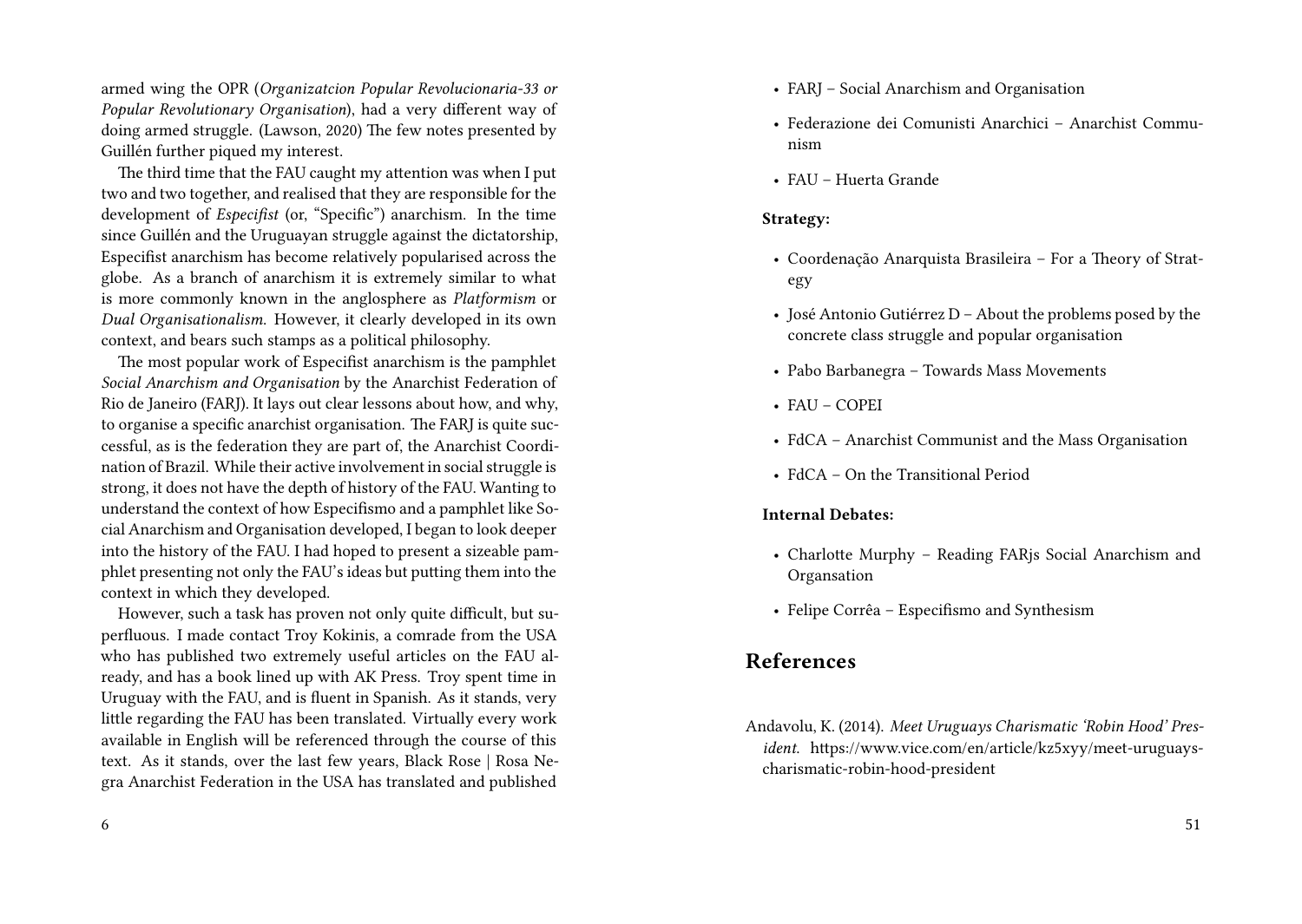FAU maintains contacts with platformist and anarchocommunist organizations without any problems and works together. There are many things that unite us and are [held in] common. Of course, each organization and group of people has its own particular history and experiences and this is totally understandable and respectable. Nor do we sell a "recipe" about how the political organization should work or how it should be, if we can transfer a concrete experience.

We do believe that all organizations must advance in the theoretical development and analysis tools to interpret reality, a task that FAU has carried out since its inception and it is desirable that all anarchist organizations share and develop together.

In general we have no affinity with individualism. We try to take decisions collectively and to develop as militants collectively. We understand the Organization as a school of life. It is far from us to claim individual positions or individualistic proposals that do not build anything in the collective or promote the social struggle.

## **Recommended Readings**

#### **Introductions to Especifsmo:**

- Collective Action Specifism Explained
- Adam Weaver Especifismo
- Eugene Stroud How do you say Especifismo in English?

#### **Central Texts:**

a number of works by the FAU. There are also texts such as Felipe Correas interview "*The Strategy of Especifismo*" with Juan Carlos Mechoso, a FAU militant which has been translated using Deep L.

Furthermore, in 2021, an anarchist group formed in Brisbane, Australia. Immediately after making themselves public, the FAU reached out to Anarchist Communists Meanjin (ACM), offering solidarity and to assist in their development. The FAU is extremely committed to sharing the lessons of their history across the globe and seeing the spread of an international movement. They sent ACM more translations of historic FAU works. Since the start of 2021, more anarchist groups have appeared in Australia, including the one I am a member of, Geelong Anarchist Communists. All of our groups have held discussions with various anarchist groups across the globe, including the FAU. 2021 was also the 65<sup>th</sup> Anniversary of the FAU, and as such a comrade from ACM published a brief article introducing their history. It is by far the most accessible text in English on the history of the organisation.

In 2021 I also contacted the FAU on a personal basis, hoping to fill in gaps in my knowledge about their history, looking for clearer answers on certain matters of theory and information regarding their practice today. Our comrades willingly obliged. Given that a comprehensive and far more detailed book will be released by AK Press soon enough, my ideas for a pamphlet, as I already mentioned, had been rendered obsolete. Nor was a very introductory article now needed. So the idea struck me to release the interview, more or less as it stands. However I thought that by tying in information I have already gleaned from all the texts available in English and adding further context to some of the questions I asked it may still be enjoyable and of use. I add context in between questions as some might seem quite or not quite linked; after all I was asking questions specifically to fill in gaps in my own research.

The interview is broken into three sections: history, theory and contemporary. I hope that I have managed to accurately portray the words of our Uruguayan comrades, that the interview is en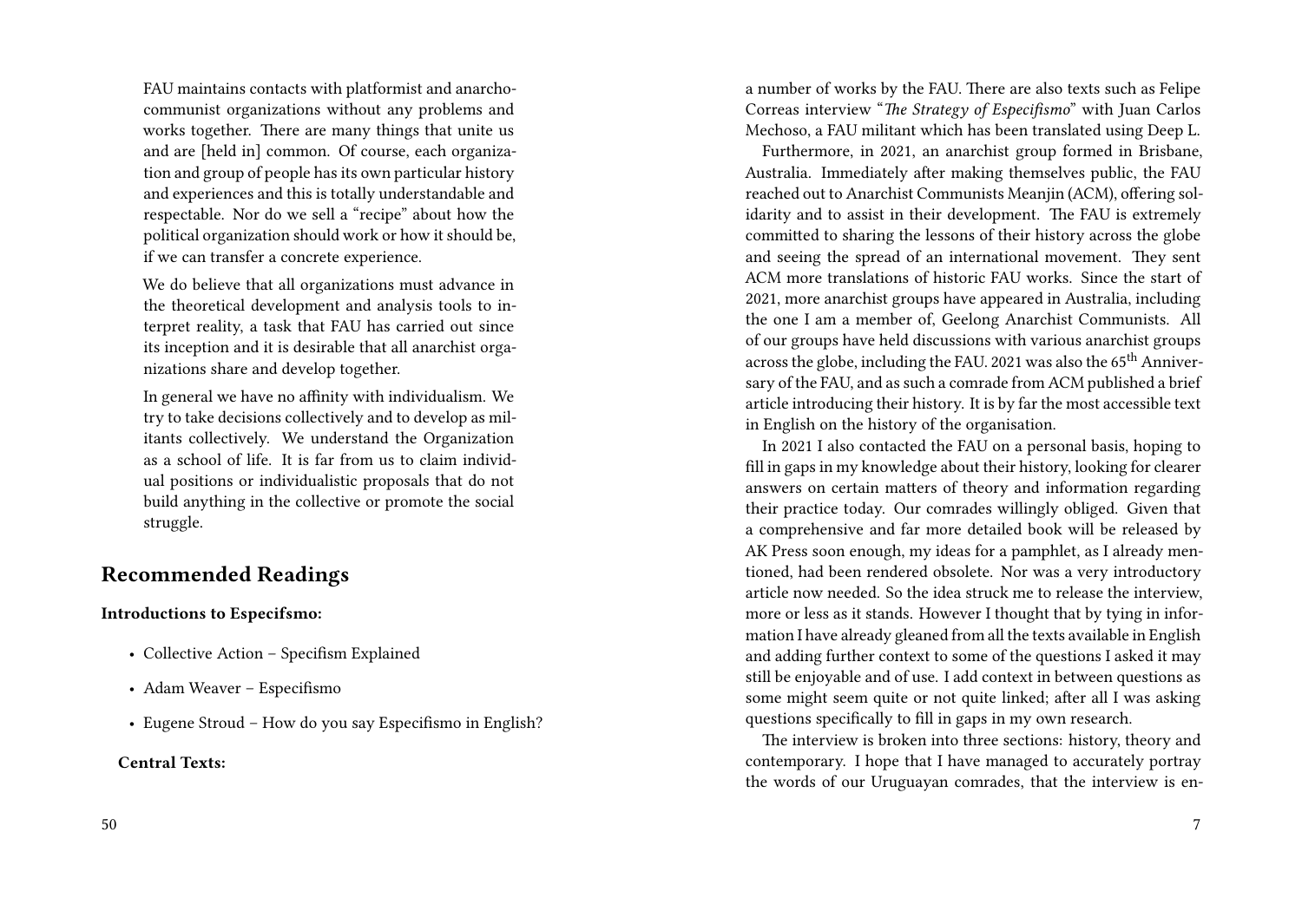joyable to read, and that I have managed to tie the information together appropriately for the reader. Though the timeline skips around a little due to the nature of the questions, by the time the reader has finished I hope they will have formed a fairly coherent picture of events discussed.

Questions I have asked will be in Bold and Italic plus marked by "TL", answers will be marked by "FAU:" All plain text between questions will be my notes. The lessons that can be drawn from the history of the FAU are not only incredibly relevant today, but will possibly be more so as the world enters new stages of crisis. The struggles of our comrades in the FAU have been nothing short of inspirational, and we remember those who gave their lives in the struggle for socialism and liberty.

Thankyou to Nathaniel from the FAU for taking the time to answer my questions, and to Troy for sharing his works and knowledge of the FAU with me.

*Arriba los que luchan! Up with those who fight!*

## **History**

There are a few basic facts that should be understood about Uruguay to help understand the context of Uruguayan anarchism. Uruguay is a small country of several million citizens, located on the *Rio de la Plata* (river of silver) which includes parts of Argentina, Bolivia and Brazil. It was one of the last countries to be colonised by the Spanish. Its capital, Montevideo was established by the Spanish, and an overwhelming majority of Uruguayans live in cities. Historically, the country has been far more urban than its neighbours. In the early 1800s, the Spanish were overthrown by forces led by Jose Artigas, who established a federalist Republic. In a broad sense, the Republic has been considered fairly progressive and liberal. Uruguay was one of the first countries in the world to grant universal suffrage and the 8

*original forms of anarchism. What do you think? Does the FAU publicly identify as especifist, Anarchist-Communist or anarchist? Do you think individualist ideas have a place in anarchist history?*

**[FAU]:** FAU claims to be Especifist. We are in fact the creators of the term. This recognizes the need for anarchist political organization as a specific space of anarchist militancy. Logically, this tradition goes back to Bakunin and Malatesta. FAU puts this proposal into operation and places it in tune with the Latin American reality.

For us, there is no difference with the Platformist current. The text by Dielo Truda had not arrived before the FAU was formed, nor during the process of its formation. However, the text of the Bulgarian Federation did arrive, derived in some way from that experience.<sup>14</sup> There is a lot of confusion with the text of the Platform from its circulation on the Internet of some analyses that are not consistent with reality. We do not find major differences between the Platform and Especifismo, they are two experiences that occurred in different places and at different times, but in which the comrades had the same concern: to politically organize the anarchist militancy to achieve progress in the struggle for Socialism and Freedom.

<sup>&</sup>lt;sup>14</sup> The Federation of Anarchist Communists of Bulgaria (FAKB) was the first organisation to formally adopt the model of the Platform. Formed in 1925, the FAKB played a substantial role in both the resistance to the right-wing dictatorship in the early 20s and the fight against fascism during the Second World War. In 1945, they adopted a modified version of the Platform as their own program. After WWII, the Communists broke the United Front and rapidly persecuted anarchists, sending many of them to labour camps. FAKB exiles ended up in Uruguay. Some also moved to Australia.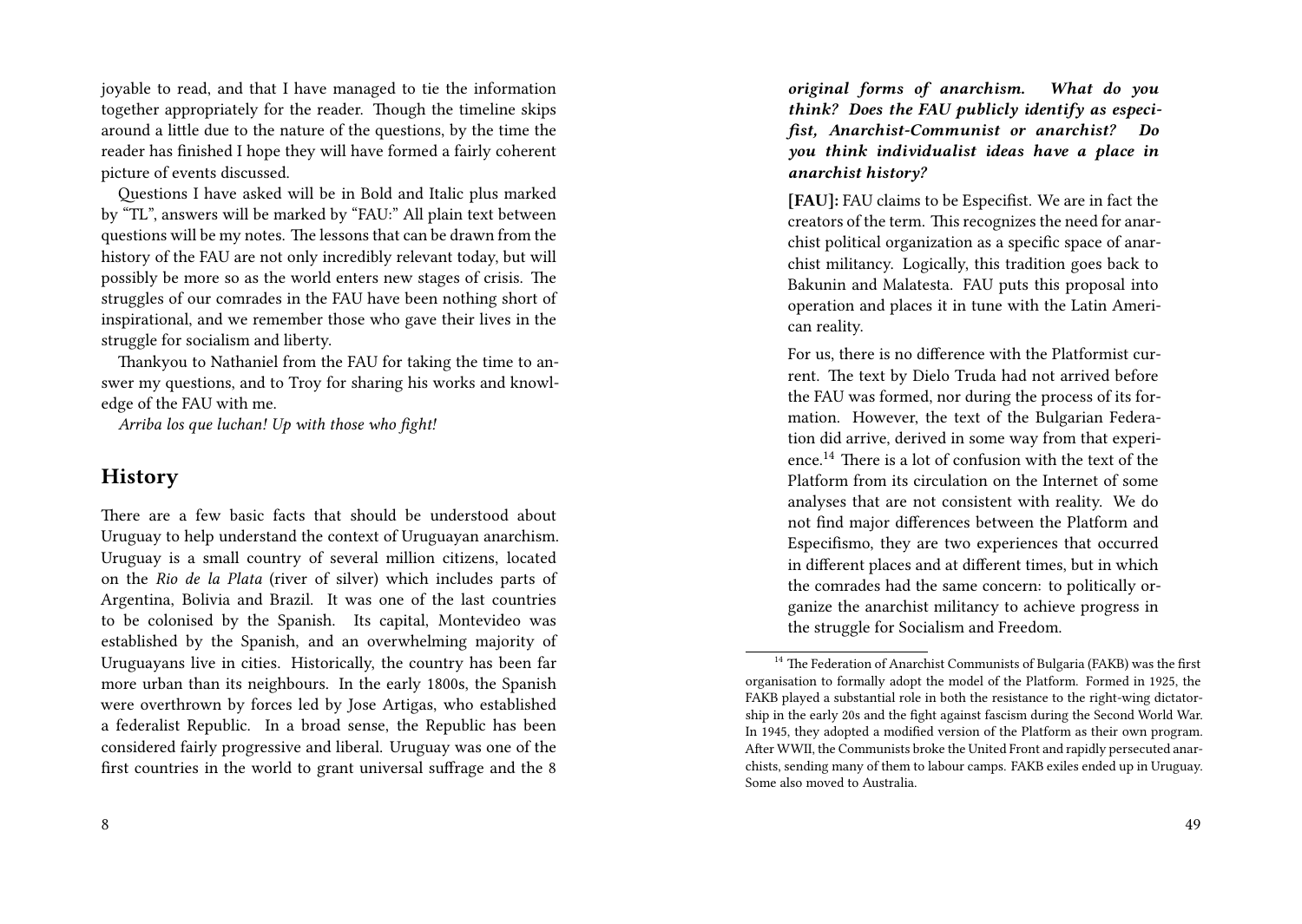many workers. It is estimated that there are currently 100,000 more poor people.

This whole situation is not only because of the pandemic, but also because of the recessive adjustments imposed by the government. We are facing the application of a fierce neoliberal policy in these moments, with a tendency towards deepening.

The demand for sanitary measures in the workplace also occupied part of the trade union activity, but usually such measures were taken by agreement with companies and the state, implemented something [together] in that regard, although it was not always adequate.

Returning to the experiences of the Popular Pots, we developed two things: one in the neighborhoods of the West of Montevideo (Cerro and La Teja). There the pot of the Ateneo del Cerro lasted a few months, then moved to a snack system for neighborhood children. In the case of La Teja the pot continues with a very good level of activity, in a sustainable manner.

Our coordination inside the unions has also managed to sustain something very concrete; a continued supply of several pots to various neighbourhoods.

*[TL]: In Australia there has been a rapid growth of groups influenced by Platformism, especifismo etc. There is something of a debate about how we identify our particular tendency. At the moment, we use the title "Anarchist-Communist." Most of us think that the idea of formally organised anarchist groupings goes back to Bakunin and Malatesta – in fact, we think that alongside Anarcho-Syndicalism, these ideas are the*

hour day. An early president,José Batlle y Ordóñez, established broad social safety nets between 1903–1915, including lifting the literacy level to 95% and making university free (Fairbanks, 2015). Even in contemporary sense, Uruguay was also one of the first countries in the world to legalise gay marriage and marijuana (Andavolu, 2014). Today the nation even draws 97% of its energy from renewable sources (Bertram, 2020). Through the Second World War, Uruguay sold large quantities of meat and wool to the Allies, and to the Americans during the Korean war, succeeding as a strong export based economy. The economic success paid for a strong welfare state, nicknamed the "Switzerland of Latin America" (Zuzenko, 2021). Uruguay then has long been (relatively speaking) composed of a well educated, highly unionised working class.

It should be no surprise then that in such a country, radical ideologies have found a solid basis. This includes anarchism, which has a long history in Uruguay. As early as 1872 there was a section of the First International established in Montevideo. It considered itself "federalist" and "anti-authoritarian", and was comprised of roughly 2000 members. By 1875 the section published a pamphlet declaring itself inspired by Bakunin and anarchist ideas. By 1876, the section was influential in establishing the FORU (*Federación Obrera Regional Uruguaya – Regional Workers Federation of Uruguay*) which published its own paper. By 1882, specifically anarchist newspapers were in circulation. These would continue over the coming decades, largely focused on labour struggle and internationalism. Uruguay was home not only to descendents of Spanish colonialism, but a large Italian migrant population. Some anarchist periodicals even appeared in both Spanish and Italian. (Cappelletti, 2017) While the majority of Uruguayan anarchists focused their attentions on the labour movement, this period after all being the heyday of anarcho-syndicalism, Uruguay also felt the impact of so called 'expropriator anarchism.' Though it was a much larger phenomenon in Argentina, expropriation tactics spread across the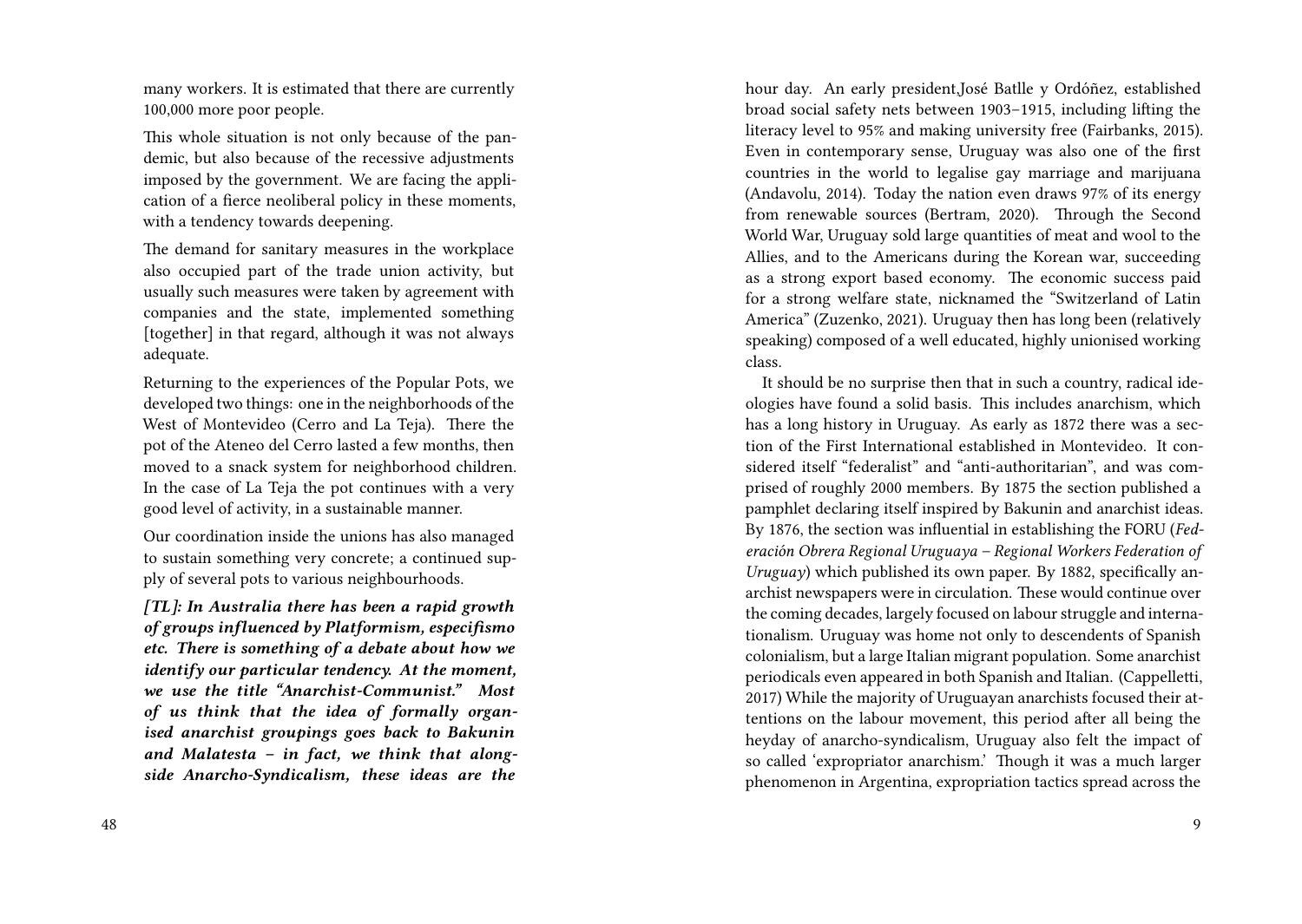Rio de la Plata into Montevideo. Infamous 'expropriators' such as Roscigna, hid in Montevideo, bringing their ideas around violent direct action with them (Bayer, 2015). Sometimes this resulted in bloody conflict within the anarchist movement between the syndicalists and the expropriators. But lines also blurred and unionists found themselves involved in direct action, such as members of the "Sociedad de Resistencia de Obreros Panaderos" or Bakers Union, who were involved in a violent attack on the owners of the Estrella del Norte bakery in 1927 (Cuesta, 2020).<sup>1</sup>

Some lessons from the expropriators were carried forward into the new Uruguayan anarchist movement post-Second World War. In 1956, a number of anarchist groups came together for a national conference. These included anarcho-syndicalist groups from a number of industries, students from a university Fine Arts faculty plus an anarchist workers collective in a Faculty of Medicine, the Comunidad del Sur (an experimental community), and a few educationalists gathered around Luce Fabbri.<sup>2</sup> The subsequent result was the establishment of the Federación Anarquista Uruguaya. (Sharkey, 2009) Within a few years the FAU would split, with the more programmatic, labour-oriented anarchists retaining the name. But that will be dealt with later.

Here everything came a little later. That was our first wave, while Europe and Australia were already going through the third wave. Here it has cost the life of a little more than 6000 people today. While there was no mandatory confinement, the government called for "staying at home" and reducing mobility. This occurred in different ways according to different moments. In 2020, at the beginning of the pandemic, the movement of people was greatly reduced; not so in 2021 when the peak was higher in terms of infections and deaths.

Mobilizations were not suspended, although there were few [participants] for fear of the contagion. Likewise, FAU called for the realization of its act prior to May Day and from our social spaces we call to commemorate May 20, the day of the missing detainees.<sup>12</sup> On the other hand, unions and different guilds mobilized throughout this period. All these activities were carried out under sanitary measures, of course.

Our main action was in the development of Popular Pots in the neighborhoods and unions. Providing a plate of food to the sectors that were left without jobs or without the possibility to continue performing their tasks. Informal work in Uruguay is very vast. A total of 400,000 people perform tasks informally (without legal protection) or are monotributistas.<sup>13</sup> These are the sectors that were directly affected by the crisis when many economic activities were paralyzed. In various private areas, claiming unemployment insurance was massive, as was the loss of employment by

 $1$  A number of these anarchists were arrested, and ended up jailed in Punta Carretas, Montevideo. They made a miraculous escape using a tunnel dug by other comrades. In the 1970s, members of the FAU and Tupamaros made an escape from the same prison using a new tunnel dug by OPR members. The old and new tunnels intersected, where the escaping FAU members left a note pinned to the wall "Two generations, one struggle: FREEDOM." At the time, the escape was the largest jail break in history.

 $2^{2}$  Luce was the daughter of the famous Italian anarchist Luigi Fabbri. The family escaped fascism in Italy to live in Montevideo, where Luigi died in 1935. Italian anarchism had a huge influence across the Rio de la Plata. A small example; Errico Malatesta drafted the statutes for the first union in Argentina. That union was the Bakers Union, and the influence of anarchists is still evident culturally. Many sweet treats sold at bakers in Argentina are still nicknamed after anarchist themes.

 $12$  A memorial for comrades and civilians killed during the dictatorship <sup>13</sup> I believe this means self-employed.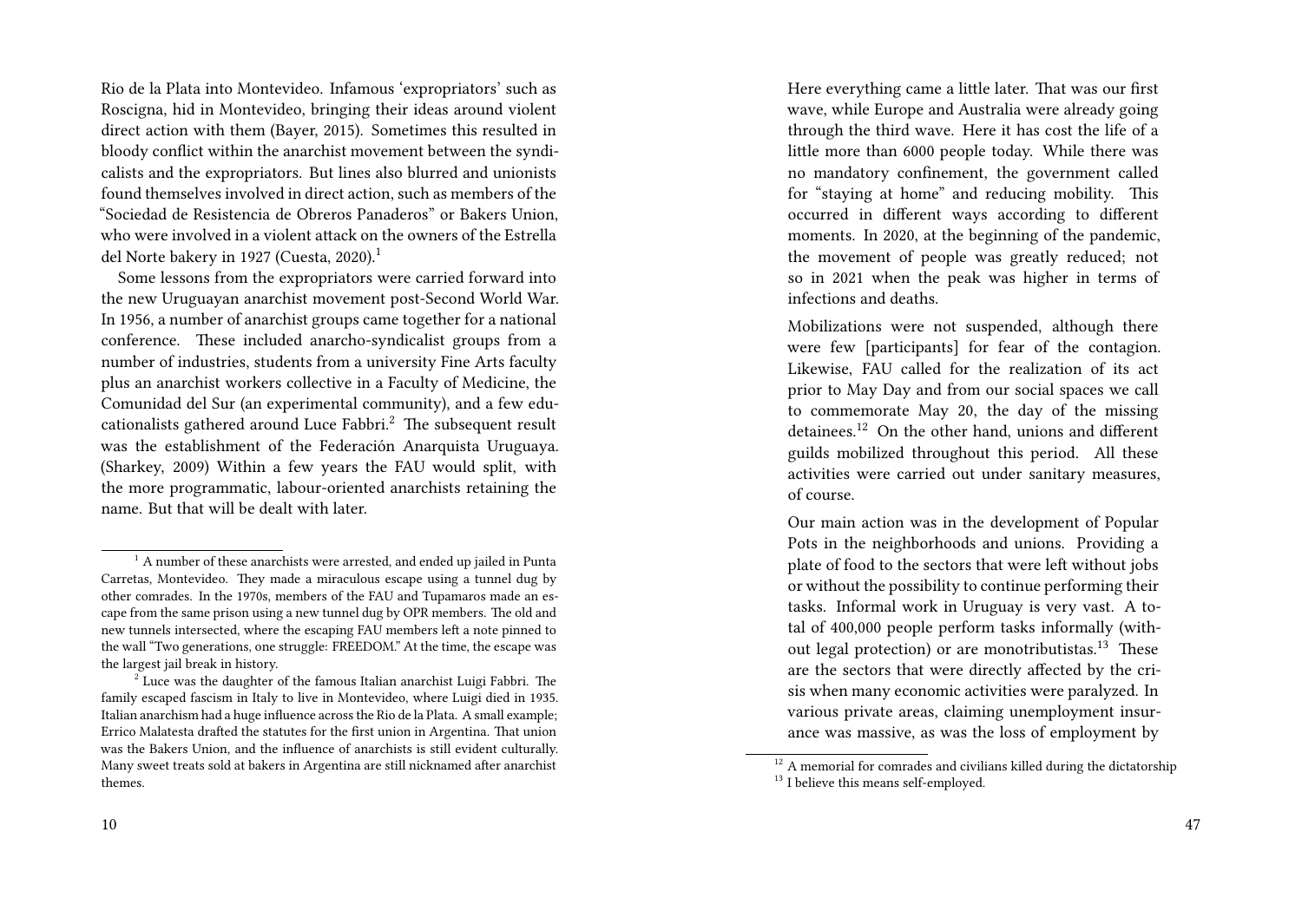**point, Luce Fabbri, who wrote a study on workers autodidactism, was a member of the FAU. I believe FAU also still runs ateneos. Given most countries have a more integrated state-run education system, do these still play a vital role in the Uruguayan anarchist movement and the workers movement in general?**

**[FAU]:** In Uruguay, the education system is currently widespread. Activities Educational today are not so central in that sense, but cultural ones in general. The Athenaeums continue to function, developing various neighborhood tasks. We can say that in terms of the "educational" there is no specific task, except school support or in times of strikes, teachers develop counter-courses to accompany students and in turn be able to keep them informed of the progress of the conflict.

Luce Fabbri left the FAU in 1963 with a group of colleagues due to debates of the moment. She held a pacifist position and opposed direct action at all levels as it had been proposed that gave rise to OPR-33. Her group will have almost no impact on social events and struggles from that date.

**[TL]: What is the situation in Uruguay with the COVID-19 crisis? How has the FAU responded? Do anarchists focus on demands around safety at work, social provisions etc or are they focused on mutual aid efforts?**

**[FAU]**: COVID 19 has had a very strong surge from the end of 2020 to June 2021. The vaccination campaign has made it possible to reduce the number of deaths and seriously ill people, the same as contagions.

46

Since the establishment of the FORU, there have been a number of splits in the labour movement. Several mass union bodies were formed on a largely ideological basis. These included anarchosyndicalist unions, Christian unions, and a body controlled by a pro-Moscow Communist Party. During a wave of strikes in the 1950s the labour movement found itself fractured. Conferences were held establishing a new, unitary labour federation (Kokinis, Forthcoming).

*[TL]: In the early 1950s there were a number of Uruguayan union federations; FORU, USU, UGT, CSU and the conservative unions. These were succeeded in the 60s by a new Federation – the CNT. As I understand the history, the FAU played a significant role in th***e** *establishment of the CNT. Can you explain what the "autonomous unions" that existed before the CNT were, how they came to be, and why they cohered into a new union body. Why did the FAU choose to help establish new unions rather than fight "from inside"?*

**[FAU]:** No, FAU does not create new unions. FAU makes a proposal and works to generate in the union, unity of all unions in a "coordinating center". This proposal was made in 1956 from the Meat Federation (union of workers in the refrigeration industry), where FAU had an impact, but was not a majority in that union, most of the union leadership were "Batllistas", as was the unions base also (sector of the Colorado Party<sup>3</sup> of a certain "progressive" tendency in those years). But there was a strong experience and fighting spirit. For more than a decade there were

<sup>&</sup>lt;sup>3</sup> Uruguay has two historically dominant parties. For a period, the dominance of the parties was even part of the constitution. The Colorado party is the more 'liberal' of the two.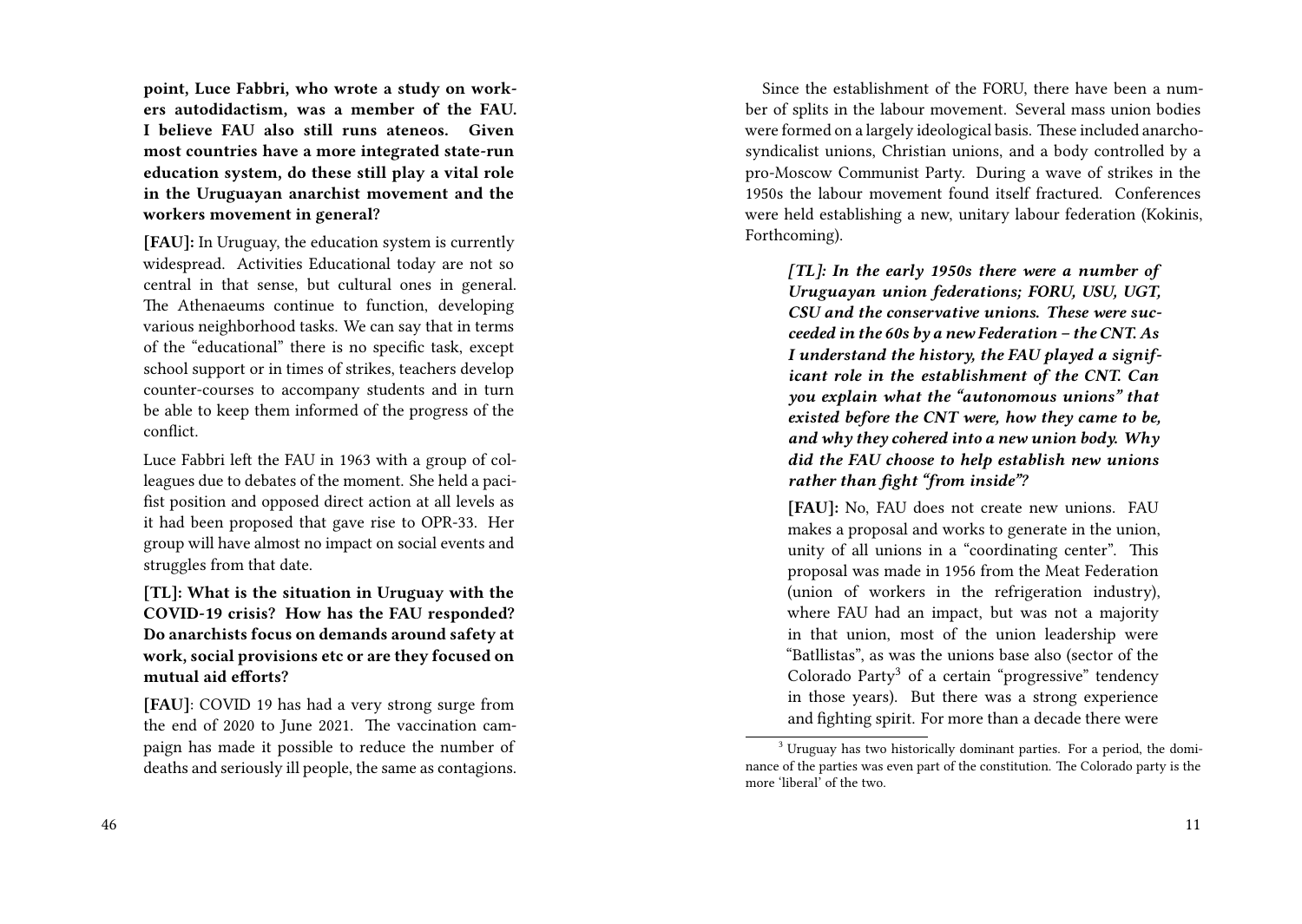important strikes (of the meat in 1943, of the seafarers in 1947, of the public companies in 1951) and in each of them the support and solidarity of other unions was deployed.

We can say that in those years there were three tendencies or currents within the labor movement: 1) the autonomous unions, many of those who came from the anarcho-syndicalist tradition or the FORU, both already in decline; 2) "yellow" or pro-employer unions and 3) the current of the Communist Party with its "central" under the aegis of Moscow.

The FAU shared the proposal by various militants in the trade union movement about the need to unite to face the coming crisis and repression. This [the crisis and subsequent repression] was already manifesting and a strong and developing trade union movement was needed.

When the CNT was formed in 1964 it took place within the framework of a broad process of debate in the union bases; it was not a discussion of leadership, but factory by factory and workplace by workplace. That is why at the same time it was decided that if a coup d'état were to take place, the trade union movement would respond with the General Strike with occupation of the workplaces, as happened in 1973.<sup>4</sup>

The unions adhering to the Communist Party only joined the CNT in 1966, when the union unification congress was held. It should be noted that the pro-

**[TL]: Historically the FAU has been well known for its anti-imperialist politics. In the past the USA directly intervened in South America, and many popular movements were united against the US. How does the FAU understand the modern dynamics of imperialism? What does today's anti-imperialism look like?**

**[FAU]:** The United States remains the relevant imperialist power towards Latin America. Of course, today it is no longer the only capitalist power with imperialist pretensions and that generates changes in the situation and international alignment. We see it today in Afghanistan, clearly. But Latin America remains "the backyard" of the United States according to its conception, its area of influence, "natural" and closer. Here the US has operated in these last 20 years very aggressively. We can mention his participation in the coup d'état of Venezuela in 2002, the constant coup attempts in that same country or destabilization and economic bloc; the coup d'état in Honduras in 2009, in Paraguay in 2012 and Brazil in 2016 (parliamentary and judicial coups), the coup d'état in Bolivia in 2019.

All of them without counting the criminal blockade of Cuba that has been going on for 50 years. The U.S. finances different armies such as the Colombian, which has been massacring the people of that country for decades, and also finances different collateral institutions that amplify and develop the U.S. policy for the area. China, Russia and the European Union do not have the capacity to impose this type of policies in Latin America, but to develop important investments.

**[TL]:The anarchist movement has historically placed huge emphasis on education. At one**

<sup>&</sup>lt;sup>4</sup> In 1973, the military finally overthrew civilian rules and established a dictatorship. This had been threatened for quite a few years beforehand, but a 'civilian dictatorship' (i.e. authoritarian democracy) had been uneasily maintained.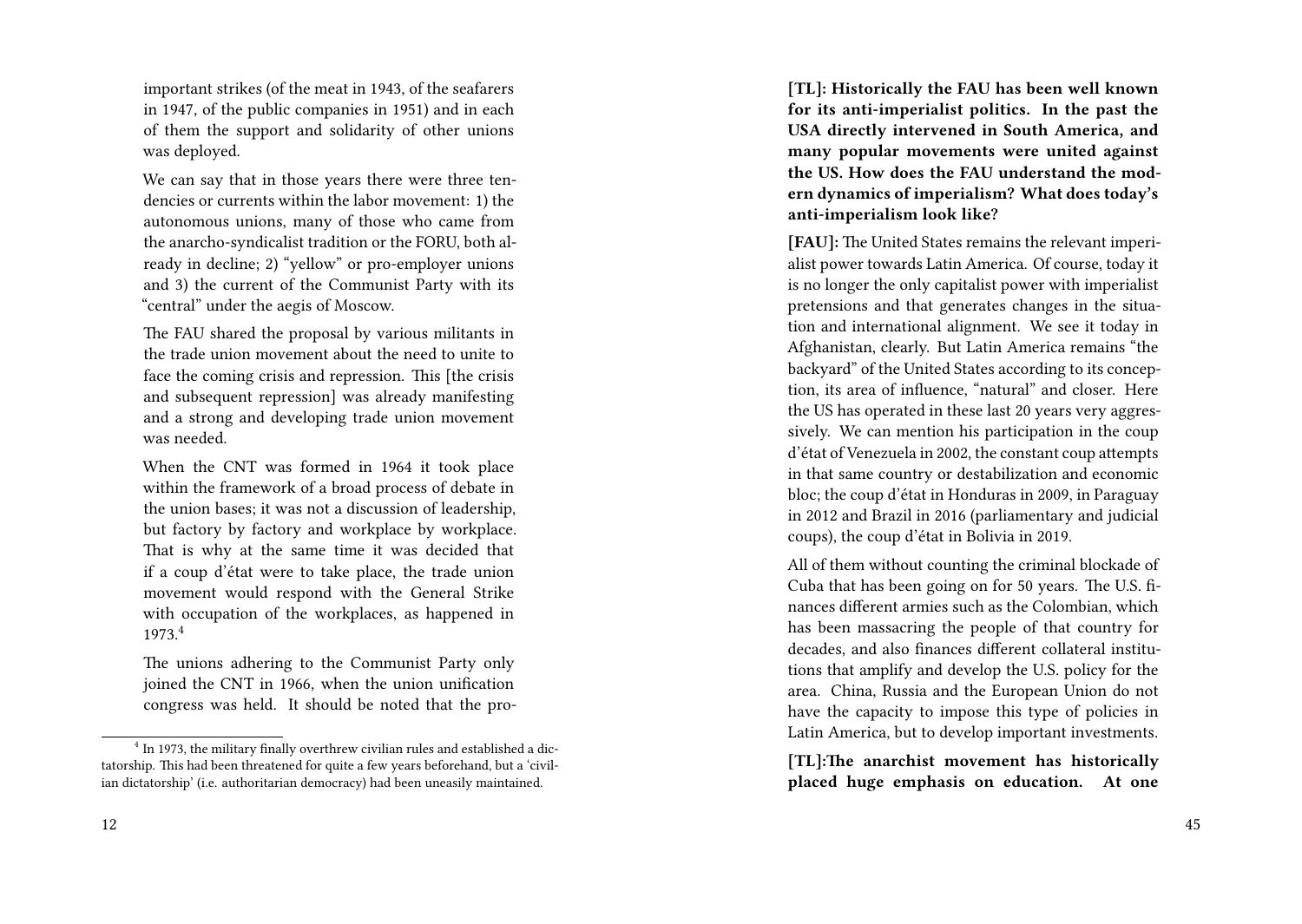*isolation… this requires a stable and functional, broad and non-sectarian co-ordination of all those willing to fight." What organisations do the FAU work alongside today? For example, are there particular Trotskyists groups or anarchosyndicalist organisations that you work closely with?*

**[FAU]:** We work in the same way, with those criteria. Here anarcho-syndicalism lost its footing (ceased to exist) practically in the 1950s, when it was already extremely weakened. That is, today it does not exist as a current.

There are several Trotskyist parties, the most relevant is the Workers' Party (PT), along the lines of the Argentine Workers' Party (altamira), with a very sectarian line, very reformist (focused on the electoral performance of its party, which is insignificant), and linked to quite bureaucratic sectors of the trade union movement, and its practice also has this bureaucratic component. It is very difficult to be able to coordinate with this sector. In addition, they have had a historical practice of singling out everyone as reformists and other epithets when they themselves develop those practices.

#### *[TL]: Where does the FAU place its main emphasis on social insertion today? What are the largest social movements in Uruguay now?*

**[FAU]:**The trade union movement is still the most important. Also at the neighborhood level, of work in the neighborhoods, with different tasks: popular pots, cultural tasks, talks, work with children, women and neighborhood organizations in general, etc.

44

employer unions ceased to exist, after extensive work by anarchists and a combative militancy in general.

Within the new CNT, the FAU played a leading role by establishing the so-called "Combative Tendency", which united radical unions, far-left political organisations and rank and file workers around a functional shared platform. Anti-capitalism, direct action and rank and file control were the core principles.

*[TL]: The FAU was key in establishing the "Combative Tendency" inside the CNT, made up of minority factions that supported more radical forms of worker democracy and direct action. What other organisations made up the bulk of the Tendency and how did the FAU relate with them?*

**[FAU]:** The Tendency not only brought together small minorities or factions, but entire unions and federations such as the Federation of Meat, Textiles and FUNSA (tire manufacturing). Groups of those unions where the majority orientation was the Communist Party also participated.

Practically three political groups participated within the Tendency: 1) FAU and our public expression from 1968, the ROE; 2) the GAU (unifying action groups), Christian and Marxist grassroots groups, combative at the time; 3) the militants linked to the MLN Tupamaros, with little organic relationship among themselves but who coordinated in the Tendency.

The relationship was normal, natural let's say. Not without controversy, but fraternal. The Tendency actually worked for general things of the trade union movement, but the agitation and daily task of supporting conflicts and mobilizations were made by ROE.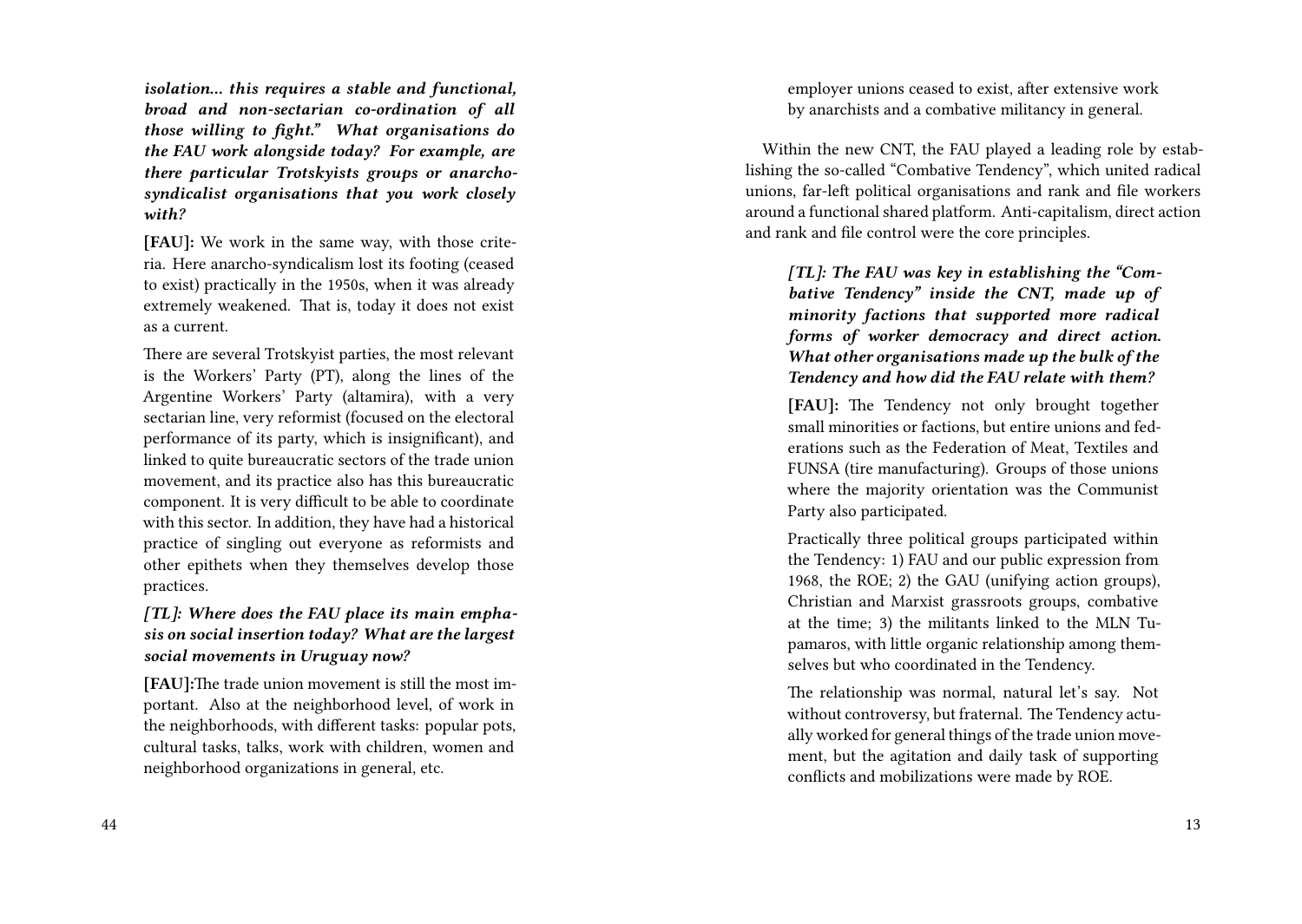Above, the ROE is mentioned for the first time. The Resistencia Obrero Estudiantil (Workers-Student Resistance) was founded in 1968, as a means to bring together disparate militant groups in Uruguayan society and channel them towards combative struggle. Furthermore, the FAU, along with other groups associated with the journal *Epocha*, had been declared illegal in 1967. The existence of ROE gave the FAU space to do above-ground work. The ROE was simultaneously based amongst secondary (high school) teachers, arts and medical students, and a number of rank and file unions also affiliated to the Tendencia Combativa. It also published its own journal, *Rojo y Negro (Schmidt, 2020)*.

*[TL] In the 1960s the FAU established a mass organisation – the Student-Worker Resistance (ROE). Can you explain the reasons for building a mass worker-student organisation? What was it's role?*

**[FAU]:** For this there are two reasons:

- 1. FAU is outlawed at the end of 1967 and a "legal" or public face was needed that could issue an opinion, propaganda be on the street with a political line.
- 2. Bring together the growth that was taking place at that time and the great social explosion that meant the year 1968, both at the union and student level. A whole generation of young (very young) militants of Secondary and Technical Schools appears who join the struggle and it was necessary to bring that together, organize it and carry out a whole political-ideological work with that militancy. It is a time of great growth. A new stage was opening.

It is worth expanding a little here. While at one level, the much larger ROE (at its peak roughly 10,000 members) developed its own

**[FAU]:** This depends on the moment and our strength. It is desirable to have a powerful militant body to face general responsibilities in the trade union movement and towards that work we tend. The question is not to have a union leader who "lines" or makes beautiful speeches, but that this line and those speeches are an expression of a concrete construction and development of organizational forces of their own, of a tendency of their own in the labor movement. $11$  In the '60s this was viable, but all this was built during decades of anarchism's incidence in the trade union movement.

As we have already seen, the FAU had significant influence on sectors of Uruguay's trade union movement. Leon Duarte, a militant from an anarcho-syndicalist background and leader of the militant FUNSA, was a particularly prominent figure. When the military took power, they offered to negotiate with Tendencia unions, namely the FUNSA. This was a clear attempt to win over a militant sector of the class. A meeting was held that was broadcast live on radio between the Generals and the FUNSA leadership. However the anarchists accepted on a false premise, during the meeting Miguel Gromaz shouted "what you want is a central [union body] of scabs! But you will not get us, we belong to the CNT!" the broadcast and the meeting were cut off. Miraculously, the military did not execute the leaders then and there. A few months later they offered Duarte the position of Minister of Labour, which he turned down. Within a few years he was caught and executed in Argentina.

#### *[TL]: In the 1969 Cartas de FAU it is advised that when working in unions militants must "avoid*

 $11$  I believe what the FAU mean by this is that a leader creates a political 'line' and gives it to the workers. Rather than a leader who represents the bottom-up construction of a political position or line of struggle.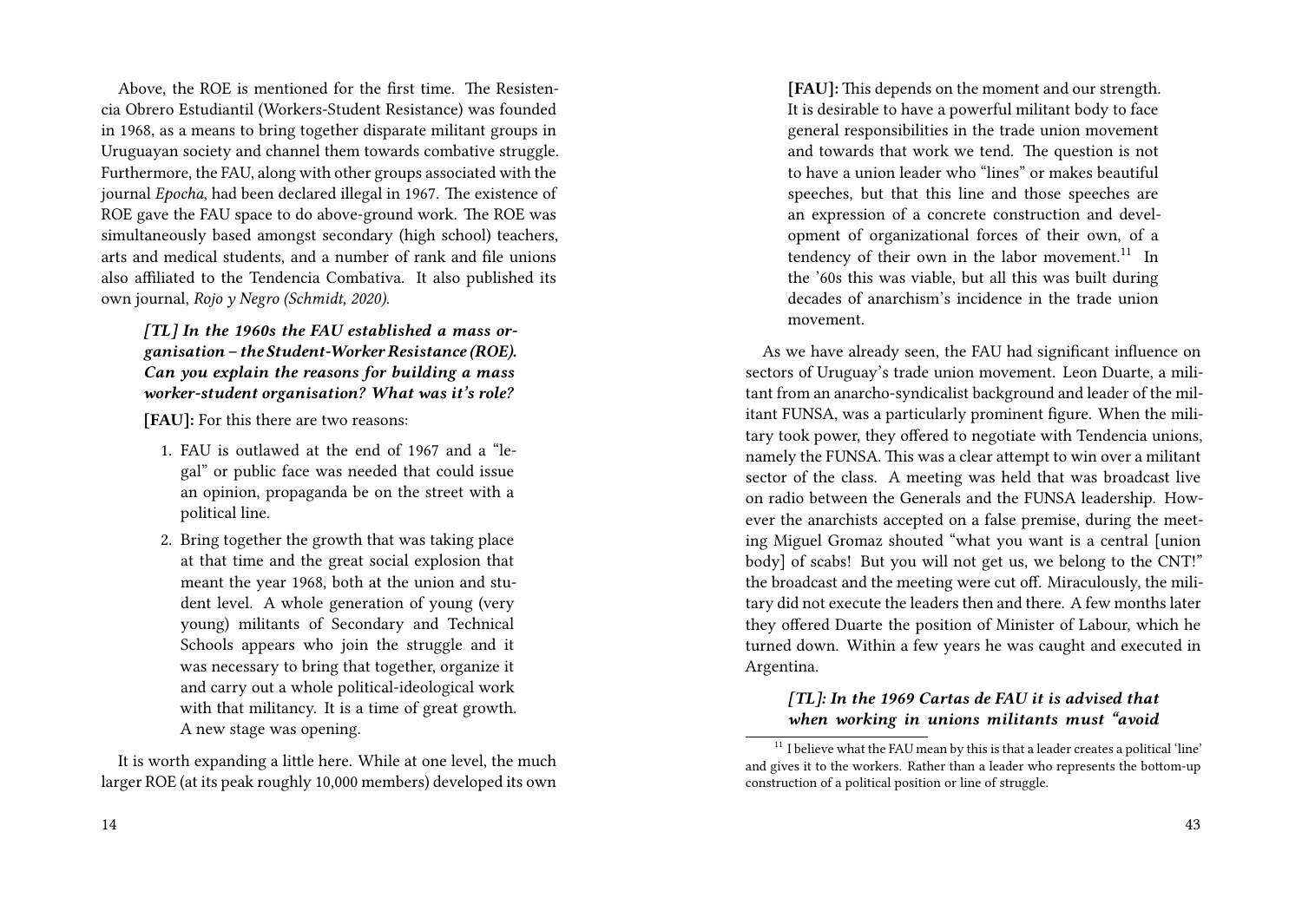gether the most class conscious and combative militants of the sector. There we try to develop a political line towards that guild, a political line that does not call itself anarchist, but tries to operate on the basis of solidarity, direct action, direct and grassroots democracy, etc., that is, with the principles that anarchist militancy promotes and to make a style and a method of these characteristics, but does not place a [singular political] label on the struggle of the oppressed.

*[TL]: Does the FAU retain strong influence in any unions? What strategies does the FAU employ to strengthen the union movement today? Are there any particular sectors of industry that have maintained militant unionism?*

**[FAU]:** Yes, there is an impact on the trade union movement. In general, labor unions have had a "renaissance" after the crisis of 2002, when the country was literally bankrupt. The industrial dismantling of the '90s was very hard and hit the unions hard as well. But today several industrial unions have a strong presence and prominence. We must bear in mind that the economic structure [creates] dependence in Uruguay, therefore, the industrial apparatus is not very extensive. It was greater until the '70s. The dismantling was completed in the '90s with the implementation of neoliberal policies, through the dictatorship and the subsequent governments.

*[TL]: In the past, FAU militants took on leadership roles in the CNT. Does the organisation still allow militants to be elected to official roles by the workers or does the organisation focus on rank and file activism?*

42

theory and culture outside of FAU bounds, on the other it really was an expression of class struggle and solidarity. The ROE was effectively a "rearguard" to the "vanguard" that was the CNT, and in particular the *Tendencia*. The ROE recognised that its function as a social movement was to help those not involved in the union movement find a way to fight. In Kokinas' article *An Anarchy for the South*, he quotes from a 1970 ROE communique:

*"There are many people… who do not belong to unions but who are prepared to fight… We should develop the coordination of activities amongst groups who share our tendencies within the same zone or neighbourhood… non-unionised factory or shop workers, students, the unemployed, and housewives all deserve the chance to participate in the fight."* (Kokinis, Forthcoming)

And fight they did. In 1969, during a meatpackers strike, the ROE established roadblocks and 'toll booths' to collect money from drivers to fund the strike. Students carried out raids on supermarkets to feed families. Unions from the Tendencia (with significant ROE caucuses) established donation boxes and refused to transport goods on trains that would undermine the efforts. When trucks were used to help shift produce instead, they were set on fire. The entire struggle escalated into near insurrectionary proportions, with children in the neighbourhoods pelting police with slingshots from the rooftop as the workers faced the police down in the street (Kokinis, 2020).

### *[TL] Did the ROE act as a "legal" or "above ground" organisation for the FAU to pursue it's politics while the FAU could remain clandestine?*

**[FAU]:** The FAU was outlawed and therefore operated underground. ROE is broader than FAU; it includes a lot of non-FAU militancy. There are libertarian militants, others who are not decidedly so. But there were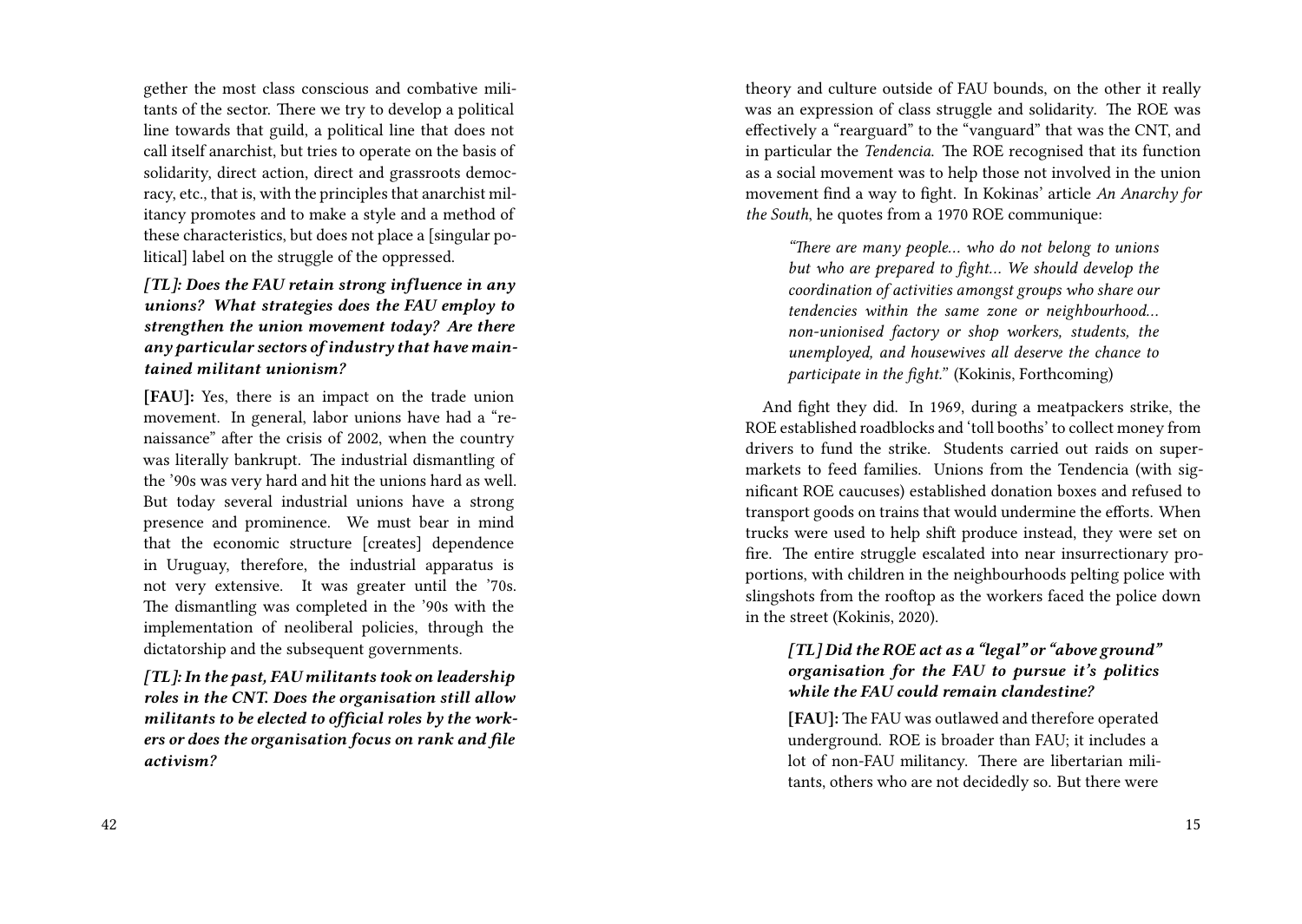an interesting number of colleagues who are going to join FAU over time. They train and make their first weapons in ROE, especially the younger ones.

The FAU-ROE-OPR 33 triad can be said to be an articulated set, with different levels and responsibilities of the militants, but where all the tasks were relevant to the joint development of the tasks of revolutionary intention.

The OPR-33, or Popular Revolutionary Organisation, was the militant complement to the FAU's strategy. The strategy known as the Las Dos Patos (two feet), aimed to escalate the class conflict via means of direct action, creating a revolutionary subject amongst the workers and challenging US imperialism along the way. With FAU at the political core, the OPR-33 was subjected to the anarchist party's political line and use as an auxiliary support for social struggles. Unlike Che Guevara's *focoism*, 5 so popular in Latin America at the time, the armed apparatus was never considered a vanguard.

*[TL]: I have read that the ROE was directed by a "clandestine… technical support and liaison committee" of FAU militants named Alejandra. How did this function, or is it a misrepresentation? Isn't it anti-democratic to have a mass organisation directed by a secret minority?*

[FAU]: Alejandra was the part of FAU in charge of the task of ROE and everything strictly popular (union, student and neighborhood). It was not directed vertically, or from the "party to the masses" as in Marxist logic, but a collective construction where FAU had weight because its militancy was present one hundred

Secondly, the debate around the nature of the executive has been a long one in anarchism. Misunderstanding of the related language and intention was the source of the debate between Malatesta and Makhno following the publishing of The Platform. Especifist and Platformist organisations will appoint a small body of members to undertake certain mandated and strictly limited roles. These are quite different to the central committee established in Marxist Leninist parties, as they retain no executive power. Power resides in organisational congresses, and in exceptional situations with small committees delegated to fulfil a particular task.

*[TL]: In Australia the percentage of union membership has dramatically declined over the last few decades. Some Anarchist-Communists here place a specific emphasis on social insertion into the unions in the hope of rebuilding them, while other tendencies of anarchists focus almost exclusively on social movements. What does the union movement in Uruguay look like today? How does the PIT-CNT differ to the pre-dictatorship CNT? What is the FAUs relationship to it?*

**[FAU]:** FAU maintains its union insertion and here all the unions are in the PIT-CNT. There are differences between PIT-CNT and CNT, different generations, different perspectives, even some renewing of older ultra reformist currents from the '80s and '90s, even more reformist than the most classic Stalinism of the currents of the Communist Party. But inside the body both class-struggle and combative sectors, and on the other hand, reformists or other sectors that have no interest in developing the capacity of organized workers.

Within the unions in which we are inserted, we try to form militant groups of tendency, which bring to-

<sup>5</sup> See Guerrilla Warfare, Che Guevara.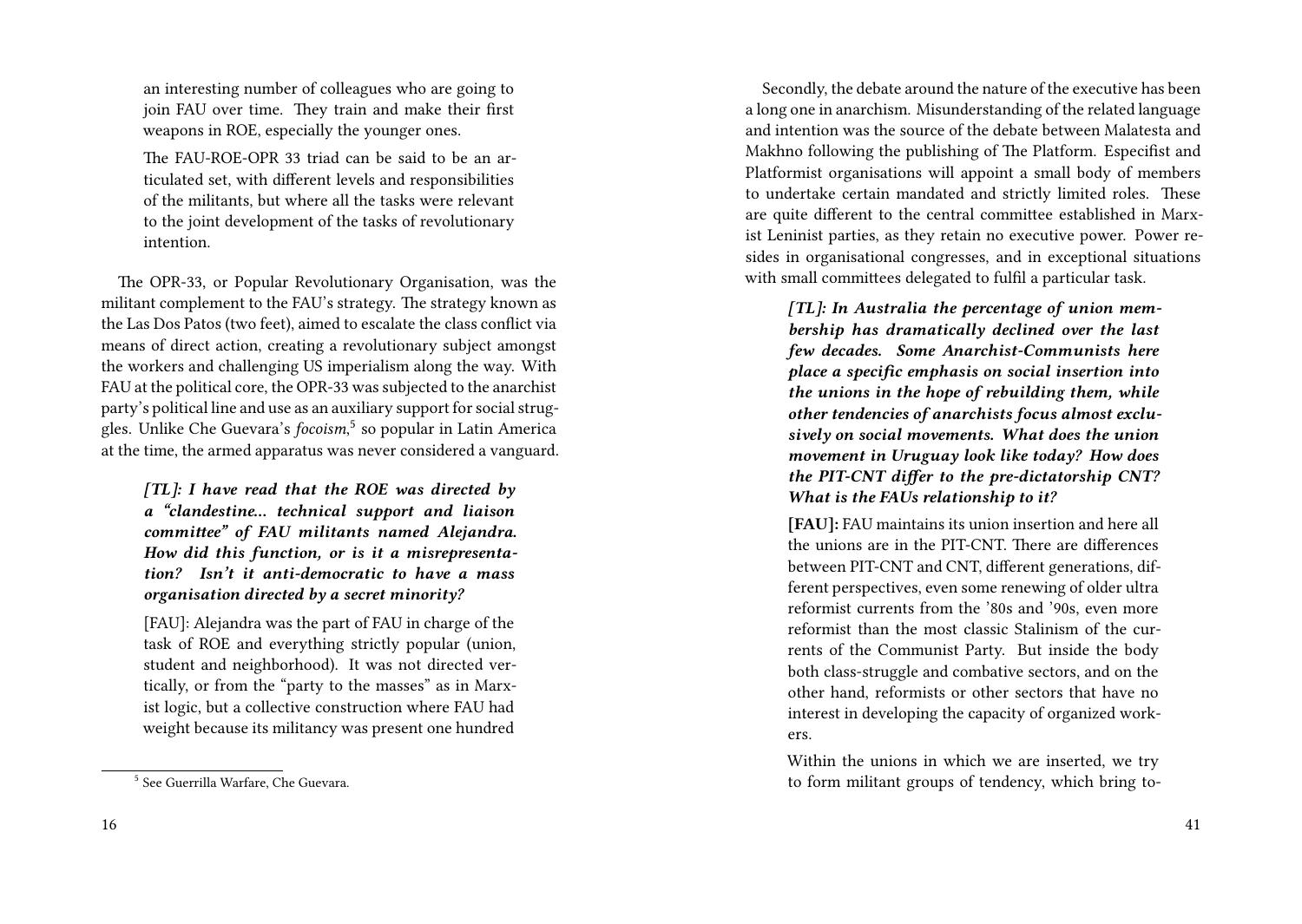#### *perhaps it operates differently. How do the broad structures of the FAU function today?*

**[FAU]:** The Secretariat or the Secretariat of the organization or the body was never conceived as an executive power outside the decisions of the Organization. There are agencies in charge of complying with specific resolutions in the day to day of the Organization, but the maximum body for resolutions is the Congress, and of course then the federal agencies.

Yes, there may be specific responsibilities, but they are subject to the control of the federal and grassroots agencies of the Organization.

The Federal Council is the highest instance between Congress and Congress and there the entire Organization is represented. There the most relevant political decisions of the organization are made, including work plans.

A few notes are worth adding for context here: I actually had the notion of a PVP split wrong. Around 1974, in exile, the FAU absorbed a number of other far-left organisations, almost all exclusively Marxist. This included several small factions of the Tupamaros. The majority of the new organisation however was still Bakuninist, and maintained their roles in the ROE and OPR-33. With the dropping the tight Especifist program, they renamed the organisation the *Peoples Victory Party*. PVP cells in exile were established as far abroad as São Paulo, Paris and Stockholme. Within a year of its founding, every leading member of the PVP except one was kidnapped and murdered. (Partido por la Victoria del Pueblo, n.d.) When the country returned to bourgeois democracy, surviving members re-established the PVP. However, when the PVP began running in elections, the anarchists left and reestablished the FAU as an Especifist organisation. (Schmidt, 2020)

percent in ROE. In addition, FAU had militants in the union leadership of important unions such as FUNSA.

ROE was an area of turmoil, that was its main task. Support for conflicts, propaganda, sale of the newspaper ("Companion") and tasks related to the agile and dynamic situation of the moment. ROE worked through groups of each place of insertion (factory, high schools, union or guild, neighborhood) and there was debate about the tasks to be carried out and also about the policy to be developed. Some general plenaries were held from time to time, where the line of action for the moment was marked and then debated. The meeting places of ROE were often the FUNSA union and the bakers' union.

Everyone who participated in ROE knew that it was a FAU project and that it was in turn linked to OPR33. No one considered the operation undemocratic because ROE had its own life, its own dynamics.

Returning to the answer about Alejandra: it was the part of FAU, composed of various groups, which was in charge of ROE and all the social and public activity in those planes. And Alejandra's activity was coordinated in the Federal Board of FAU through its managers with the other activities (armed activity of OPR and general policy of FAU). Let's say, FAU was an organization with two "legs": the armed OPR and the social-political, ROE.

After this first discussion of the OPR, ROE, and Alejandra I asked the comrades a number of specific questions about the armed struggle. This is related to some of my research on Abraham Guillén (who will come up in the discussion) and trying to discern both some of the technical aspects of the struggle, and the differences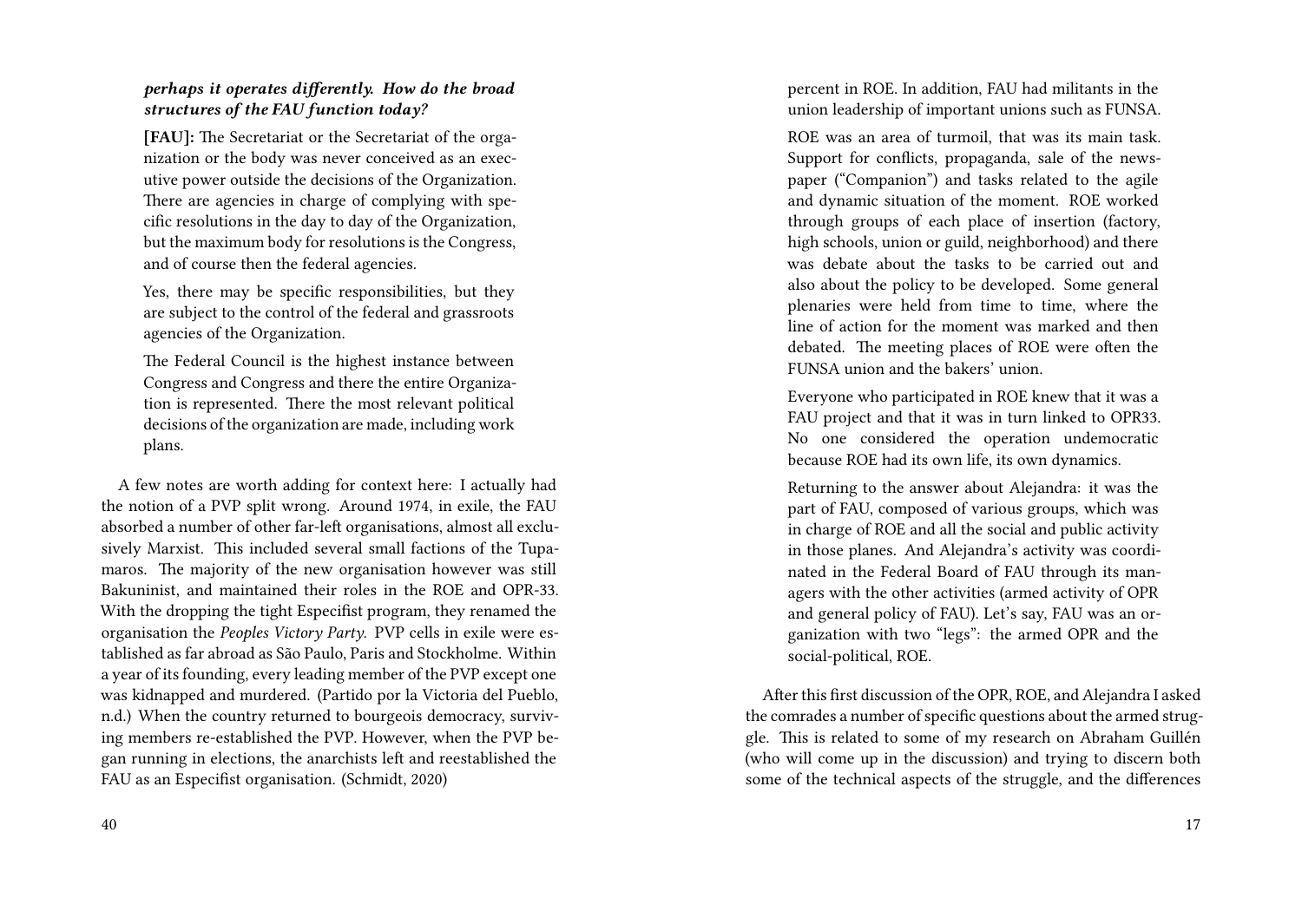between the FAUs approach to armed struggle and that of other Marxist and anti-imperialist groups at the time. The FAU was, of course, influenced by the wave of armed struggle that swept the continent during the period. In its formative years the FAU had expressed "critical support" for the Cuban Revolution. Not so much for the regime, but for the process and the opportunities it opened up in Latin America. The world had entered a stalemate between the USA and the Soviet Union. On a continent oppressed by American imperialism, the breakthrough of the Cuban Revolution had a huge impact on popular consciousness. Despite the ambiguity around Cuba, the FAU was immediately critical of the *foco* strategy. This did not, however, stop them from participating in pan-revolutionary-left efforts. They joined a coalition named *El Coordinador*, Uruguay's first armed struggle group. It included the Peasant Support Movement (MAC), Revolutionary Left Movement (MIR), the Artigas Union of Sugarcane Workers (UTAA) and the FAU. The FAU participated in the infamous raid on the Swiss Rifle Club, where the armed struggle began in earnest.<sup>6</sup> The FAU left shortly thereafter, arguing that the foco theory would fail. The other organisations went on to form the basis of Uruguay's famous Tupamaros (Kokinis, Forthcoming).

*[TL]: Next I want to ask about the OPR-33 and Violencia-FAI. Anarchism has a history of mass armed struggle – such as the Insurrectionary Army in the Ukraine, the armed struggle of the Bulgarian Anarchist-Communists, and the Defense Committees of the CNT. However, the armed struggle of the FAU is quite unique. For a start, the OPR & V-FAI were subordinate to the political organisation (which was also at odds with focoist*

militants are being formed in the Organization day by day.

At the same time, FAU works permanently on theory, the tools necessary for analysis, to read and interpret reality and to be able to develop our political proposals. It is not a finished work, it is done over time. The same as the training of militants.

The entry process takes a few meetings of reading and discussing documents and materials of the Organization, so that the colleague who enters does so understanding what we are talking about and the Organization also has the guarantees that the comrade joins in good faith and is prepared for the political project.

A long process of study and working with the organisation before becoming a fully committed member is standard for Especist groups. The logic is that the Especifist group is not a vanguard, it is simply one of many groups of working class militants dedicated to socialism organising together. This makes us stronger and more effective, however Especifists realise that it is the mass organizations of the class that make the revolution, not the party.

*[TL]: The FAU has been accused of being "democratic centralist" by other anarchists in the past. In Ricardo Rugai's article "Anarchism and the Question of the Party" he describes a secretariat and a federal council with executive powers.* **(Rugai, 2014)***This sounds surprising. The nature of executive power was one of the key points in the debate between Malatesta and Makhno over the platform. It also sounds like a departure from Federalism, one of the key defining features of anarchism. Of course, I believe the FAU reformed and changed its structures after the PVP split – so*

 $6$  For an enjoyable history of the armed struggle in Uruguay, see the episode "Christmas non-Bastard: The Tupamaros of Uruguay" of the Behind the Bastards podcast.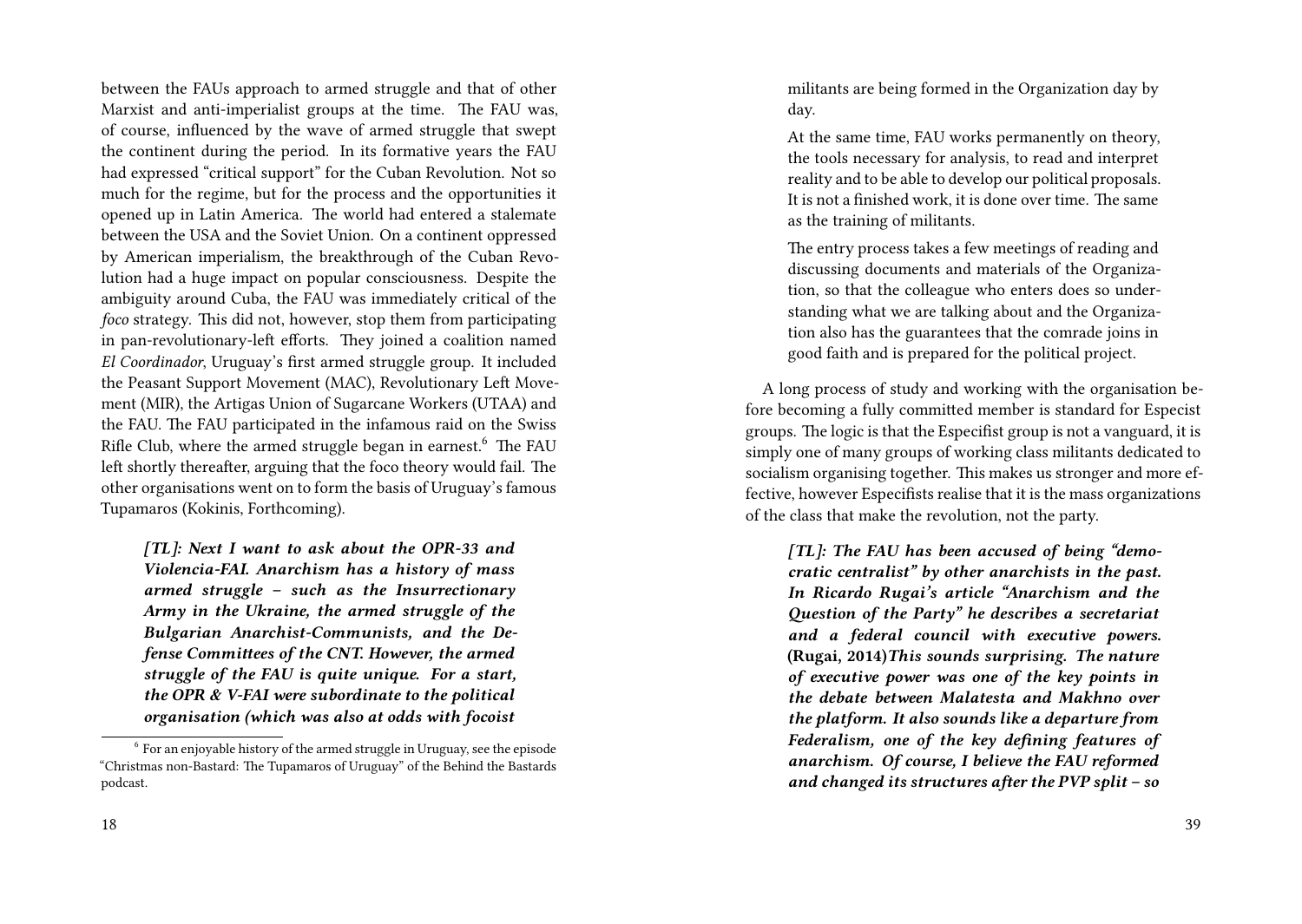*to the existing social conditions, do not derive from them in a strict sense; action is not determined by what… has been called objectivity… the expression of motivations… Aspirations, ideal goals, utopias, hopes, hatred and desires also belong to the ideological domain.*

*Rigorous analysis of a concrete situation is thus a theoretical analysis, which should be as scientific as possible. Theory needs and conditions the circumstances of political action… An ideology is more effective as a motor for political action, the more firmly it is supported by contributions of theory."* (Mechoso & Corrêa, 2020)

## **Contemporary**

In this final section of the interview, I took into account the FAUs history and theory, and the global spread of Especifist ideas. On the basis of what I had already come to understand about the organisation I wanted to ask the FAU about their internal processes, relations with other tendencies and organisations, and what concrete undertakings the organisation is involved in today.

*[TL]: Especifist organisations are known to require a high level of theoretical and practical development before someone can become a member. What does the process of joining the FAU look like?*

**[FAU]:** FAU is an organization of militants, not the "masses." It is not in our interest to affiliate people as the Communist Party does, for example. But it is in our interest that the comrade who joins FAU has the minimum theoretical and political elements to develop their militancy within the framework of the Organization and develop their political project. Obviously,

*theory at the time), unlike the RIAU. The CNT defense committees were theoretically subordinate to a mass trade union. In terms of theory and history the OPR-33-/V-FAI experience has also been analysed more clearly than the prior struggles. During the formation of its armed wing, did the FAU reference previous attempts at mass armed struggle by Anarchists?*

**[FAU]**: Of course. The reference was always in the CNT, the Spanish Revolution, the Machnovistchina, the anarchist expropriators of the Río de la Plata… Anarchism here has a long tradition of direct action. All this was part of it and we can say that there is a continuity in that sense.

It is true that the organizational form and conception is different, since we are Especifists. Therefore, armed action depended on the Political Organization. OPR only had tactical autonomy to carry out equipment operations, but in reality, all operations (bank expropriations, kidnappings, etc.) were carried out according to political criteria, that is, at the decision of the Organization. OPR was in charge of their planning and carrying it out, but the political decision to carry them out was made by FAU.

An attempt was even made to avoid any militaristic deviation, which was very common at the time in the other guerrillas. The comrade of OPR was not a soldier, he was a fellow anarchist committed to the revolutionary struggle. There were no military degrees but "responsible". The term "commander" was not used, only in jest. This whole question of a militaristic sign was avoided. Periodic evaluations of the militants were carried out and work was carried out on their political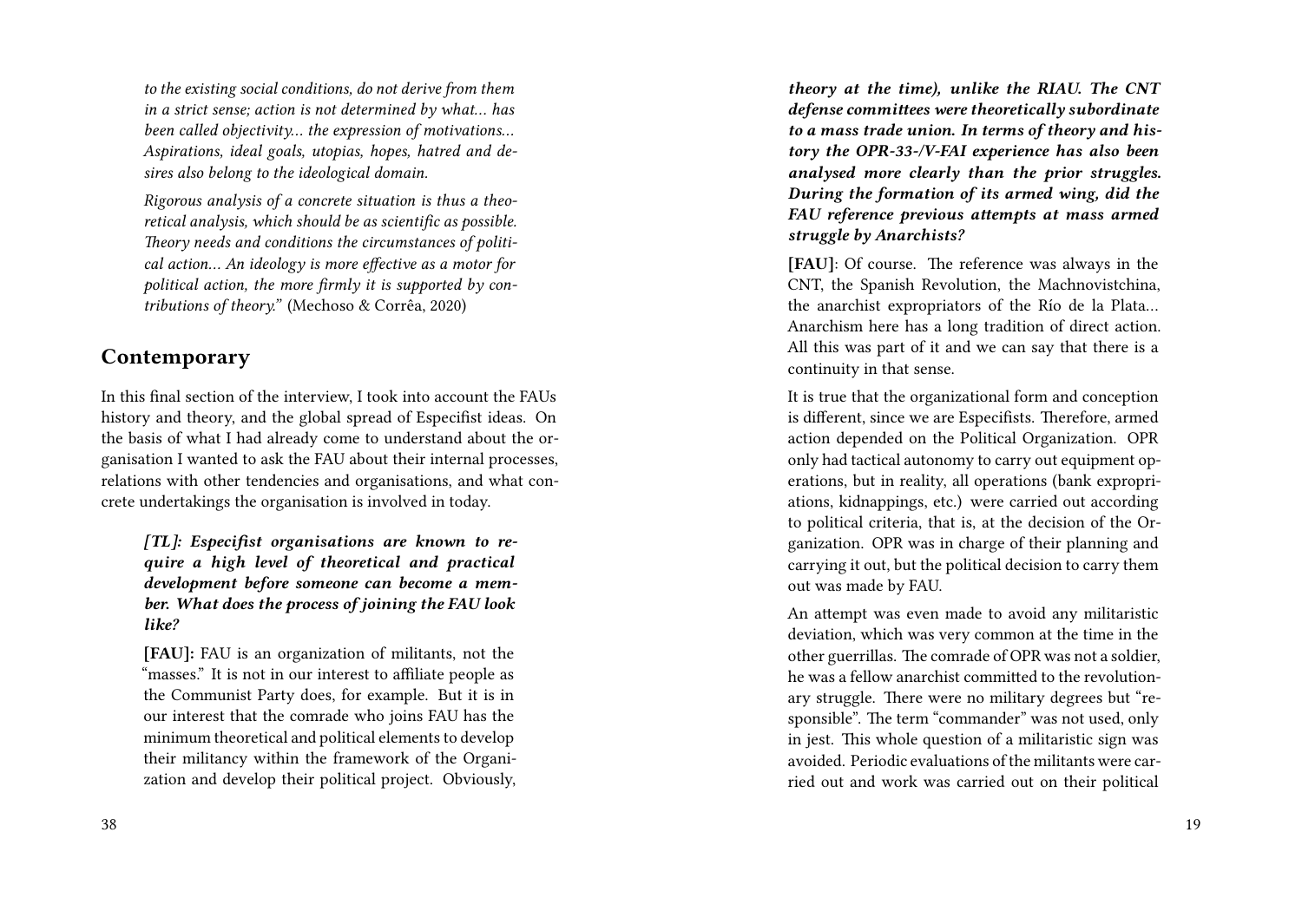formation. Each group of OPRs discussed the same thing as the groups of "Alejandra", of course, perhaps with more emphasis on armed tasks and everything that this concerns because of their specificity, but they also discussed general politics and the struggles of the moment.

In the same way the comrades of "Alejandra" discussed the armed activity.

#### *What was the difference between the OPR-33 and the V-FAI?*

The FAI Violence groups were part of an intermediate level, between ROE and FAU-OPR, since they were dedicated to a type of agile action and allowed the fogueo of militants to later join OPR.

Aspects of the answers above led immediately into what I wanted to ask next; I wanted to know about the relationship between Abraham Guillén and the OPR-33. Guillén had also advocated that armed groups make efforts to undermine the 'militarisation' of the organisation. In his time, Guillén identified as an anarchist, but had more to do with Marxist groups in Latin America. (Lawson, 2020) So did Guillén merely observe the FAU and comment upon their activity? Or did he directly advise the FAU and were their military activities based upon his ideas? Or were the points of convergence in their practice and ideas the results of a shared anarchist ideology?

*[TL]: In his "El pueblo en armas: estrategia revolucionaria", Abraham Guillén recommends that guerrillas delegate and rotate command, that all efforts should be made to avoid a cult of personality. All actions should be discussed by the fighters before undertaking them. That guerrillas do not*

Theory is a specific field of Political Organization. It is the study and elaboration of concepts to apply them to the interpretation of reality and, obviously, linked to the militant activity of the Organization.

We can say that theory and ideology are separate but articulated fields. Only Marxism can claim to build a "scientific socialism." Socialism is not science, it is the will to change the people, to destroy an unjust society in order to implement a just and egalitarian society. Socialism is an aspiration, a utopia in the clearest and best sense of the word. Science is the construction of concepts. Marxism has sold its ideology as a science to validate it against other ideologies that it revalued, debated with them from contempt, not from polemics.

We reiterate, the theoretical task carried out by the Organization is not for intellectual dalliation, but out of militant necessity and analysis of our concrete social reality, of the conjunctures and certain issues or problems that we find in a process of revolutionary intention.

When it comes to understanding the question of theory and ideology, so far as it relates to the FAU, it is worth quoting at length from Juan Mechoso in his interview with Felipe Corrêa:

*"Theory points to the development of conceptual instruments that think about all that can be known, in a rigorous and profound way, of a concrete social conjecture…. In this sense one can speak of theory as the equivalent of science, and this is how it should be understood.*

*Ideology on the other hand, has elements of an unscientific nature that contribute to dynamising and motivating action based on circumstances that, although related*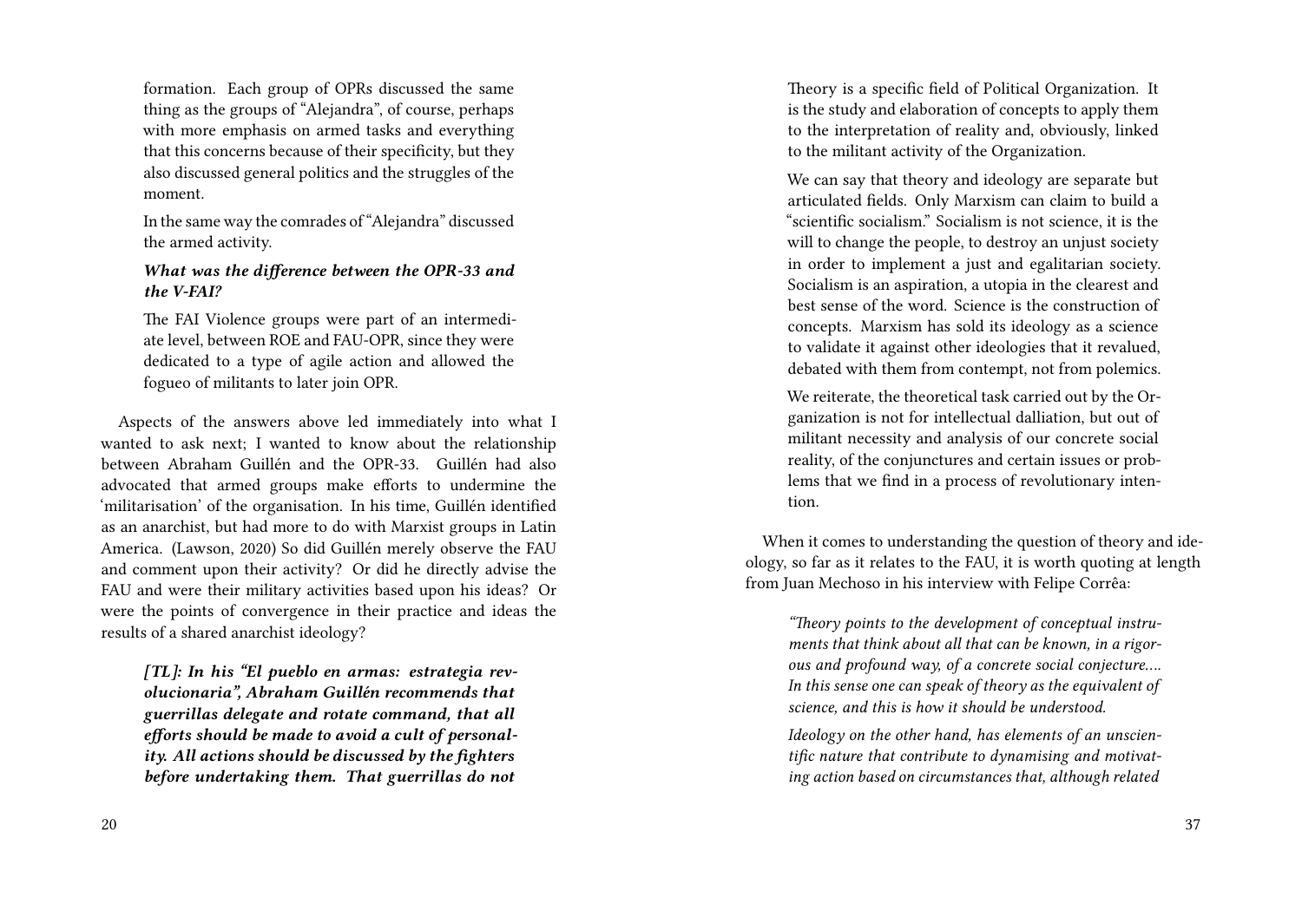not have an a priori about these organisms, whether they are councils, collectivities or whatever they are called, but it will be the organisms that take into their hands certain functions of society. There must also be a general political body, of a federal nature as we said. There should also be territorial bodies that guarantee services and distribution of goods, for example, as well as the use of the territory. Revolution is not merely an economic fact, it encompasses all spheres of human life.

Of course, the history of revolutionary processes marks the creation of councils or similar organs, but in general we prefer to speak of grassroots popular organizations, leaving open the possibility of creation and experimentation in this sense throughout the long journey towards social revolution.

#### *[TL]: Your organisation has a sophisticated understanding of the relationship and differences between theory and ideology. Could you explain how the FAU understands each and how they relate?*

Yes, theory refers to the field of science, of the categories of analysis. Ideology refers on the one hand to our doctrine (Anarchism), on the other to the set of social values and notions that the people can build in a long process of struggle and that many of them already exist today because they have a long historical journey. The role of the Political Organization is to enhance the positive values of the oppressed classes and to support the ideological struggle against the values of contrary ideologies, especially the one produced by the system.

*take hostages unless demands can be met by the enemy and that they always aim to arouse public sympathy, and avoid assassinations unless absolutely necessary. Also he advocates the organisation is made up of proletarians rather than peasants or petty-bourgeois revolutionaries. Did the OPR-33 operate by these principles? Did they help avoid authoritarian degeneration?*

**[FAU]**: Guillén gave talks here in Uruguay and made contributions to various groups. But in addition to Guillén's concern, these problems were always a concern of anarchist militancy, also of FAU.

As we said, military grades were not used, there were managers of the Teams, which could be changed. In addition, [there were] periodic evaluations of militants, [we wanted those who] prioritized solidarity, modesty and ability to deliver first; then the technical-operational aspects.

OPR was first formed with militants from the working class. When the OPR work was established, only students entered. Other guerrillas in Uruguay, such as the MLN, were formed mainly on the basis of students and the petty-bourgeoisie, which gave it not only another social component, but also ideological.<sup>7</sup> The task was not simple or romantic, but arduous, complex and full of sacrifices, among other things, passing through the hands of the enemy and suffering torture and prisons. We had to keep fighting in each of these situations, even. It was far from believing that the revolution was just around the corner.

 $7$  The Tupamaros for example were established by middle class intellectuals.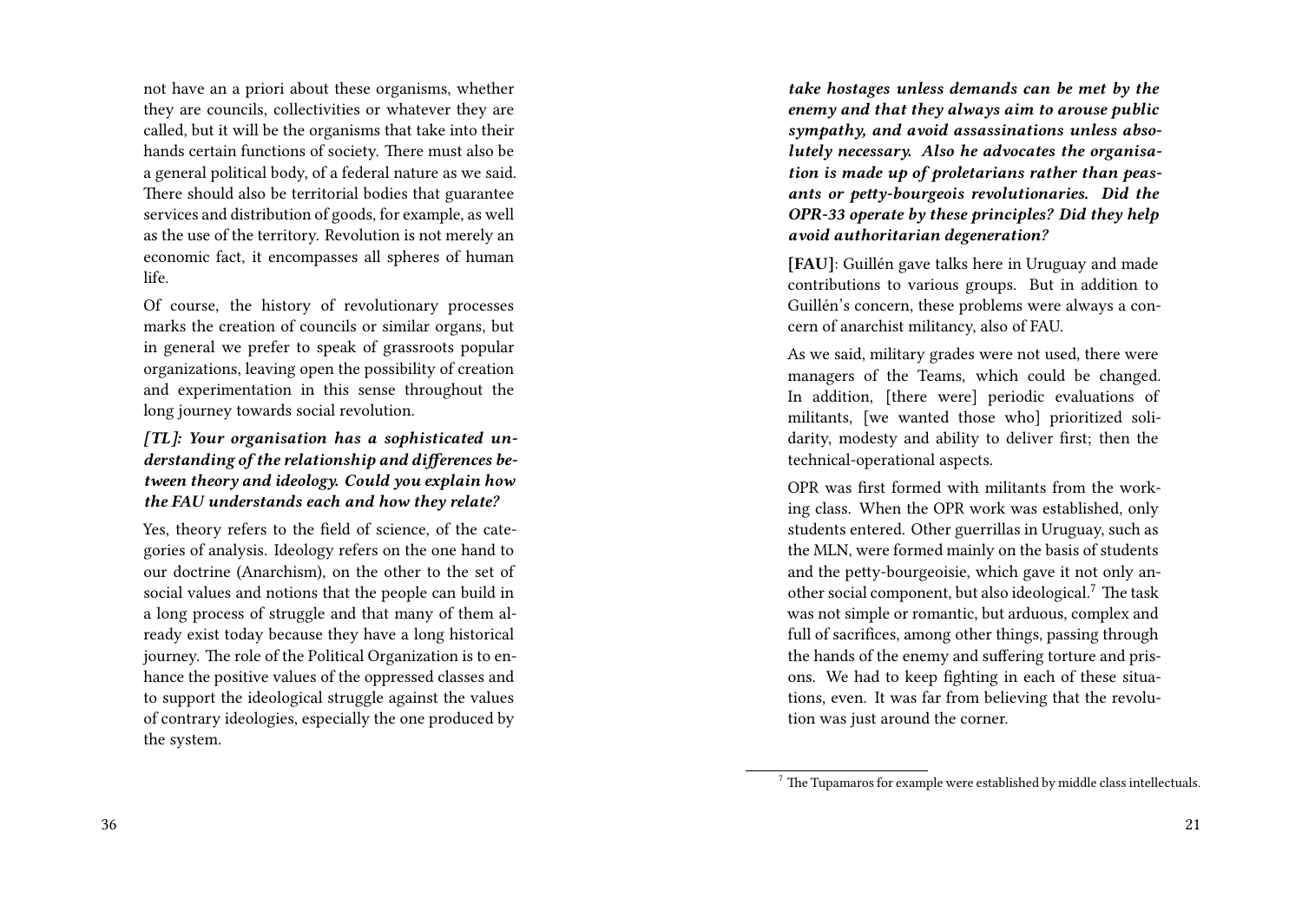For a fascinating case study on the everyday activities of OPR-33 guerrillas, see *The Women of Casa Emma: Social Subversion and the Lives of Armed Anarchist Militants in Uruguay, 1967–1974*, by Troy Kokinis in Vol 108 of Histoire Social.

#### *[TL]: Can you tell me about Abraham Guillén's relationship with the FAU? He gave military advice, but just how close was he to the organisation?*

**[FAU]**: In the period he was here in Uruguay he collaborated with various tasks, but he did not give courses, he did do some talk. I consulted comrade Juan Carlos Mechoso and he tells us about Guillén: "With Guillén there was a good fraternal relationship, he came to the FAU premises almost every day, he lived near the premises. He told us about many general topics, his time in the Uturuncos in Argentina etc. *He had no collaboration with the OPR.* What he did do was a kind of course on strategy with Fomento (Federal Board of FAU at that time). This same course he did with the Tupamaros. We believe that it was a good course, in addition its proposals in aspects that mattered a lot to us were related, urban guerrilla issues and work at the level of "masses".

About "Guerrilla Urbana" he then made a brochure that we put together and printed ourselves in the Coopograf cooperative that we had at that time. Then he brought a volume like 500 pages that we couldn't do right away and left the original with us. When an Argentine historian came, some time ago, who is currently writing about the history of Guillen, we gave it to him to see. $8$  He thought he had read everything published by Guillén, but in another booklet we had

*concept of disciplining can be articulated for the more direct functioning of the system in general and for specific behaviours."* (Galazara & Tavarez, 2019)

While by no means abandoning an analysis of class society, the FAU appear to be interested in asking deeper questions around the construction of a revolutionary subject, unsatisfied by answers previously supplied by Marxist thinkers. The construction of revolutionary subjects is linked to the means of practicing direct action on a mass scale, as in the days of the FAU-OPR-ROE-CNT connection. This is what Especifists mean by the slogan "build Popular Power." For more on the concept of Popular Power see Felipe Corrêa's essays *Create a Strong People* and *Anarchism, Class, Power and Social Change*.

*[TL]: What is the FAUs general view of the revolutionary transition? The establishment of "Soviets", or of "factory councils", or are the unions the basis of the new organs of workers power? Or is it something else?*

**[FAU]**: We have developed this theme in our Declaration of Principles, we have dedicated an entire chapter to it, which shows the importance of the subject for us. This does not mean that we have a "manual" or "recipe book" to follow faithfully about popular organizational forms. We understand that it is a complex process, that it is not passed from one day to the next to Libertarian Socialism, that the social revolution enables a "leap" but that leap is not magical and definitive, that many political forces will be operating and the class enemy too, the same imperial foreign forces.

The bodies that are created at the popular level in the run-up to the final insurrection will be the ones that will have to be organized in a federative way. We do

<sup>&</sup>lt;sup>8</sup> A biography of Abraham Guillen was recently published in Spanish.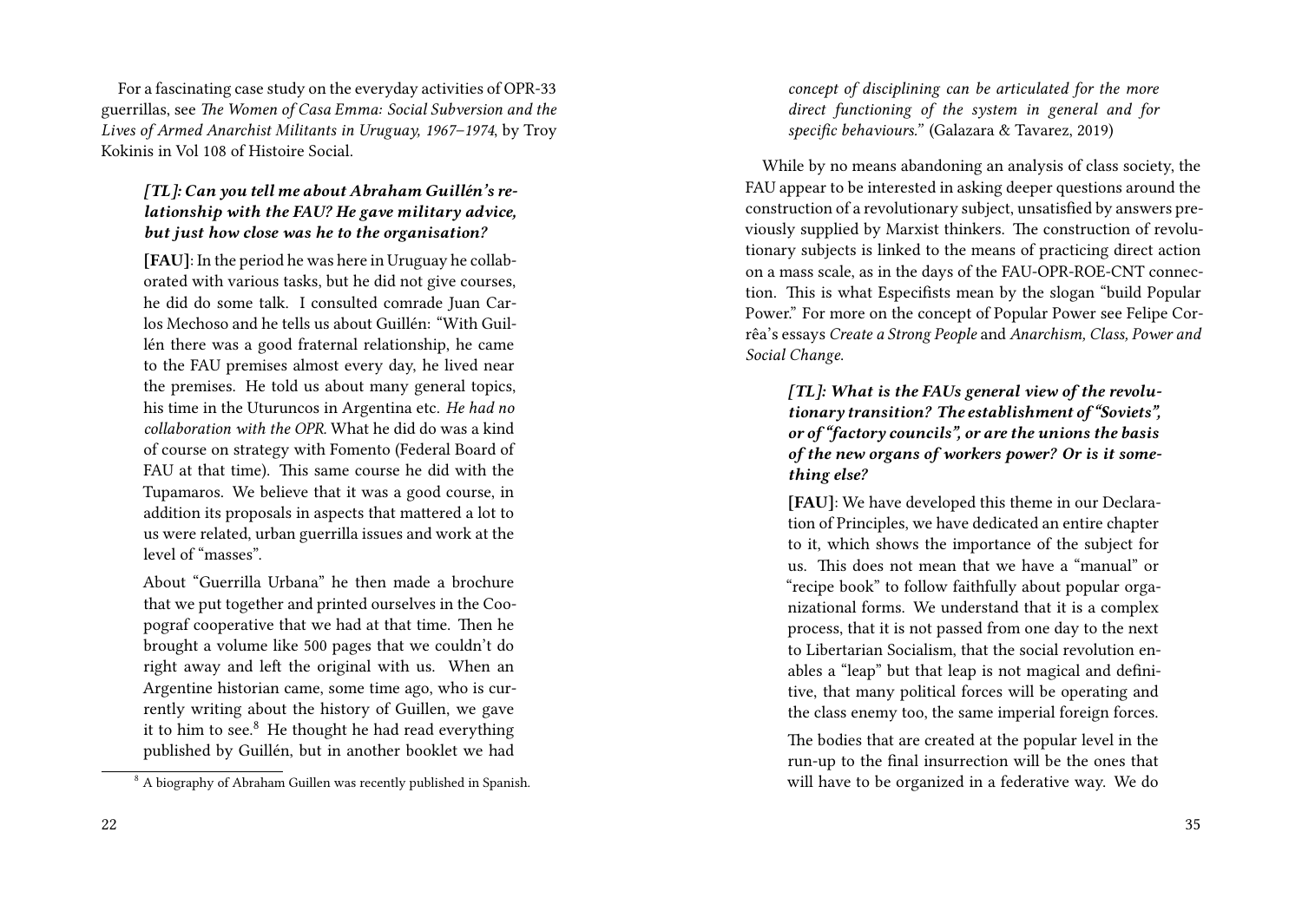subject, let's say) and on the construction of theoretical tools and analysis of a scientific nature. He is one of the most interesting structuralist and poststructuralist authors and precisely his structural analysis seems appropriate, inscribing the contributions of this current as important for our theoretical analyses since the '60s.

That is, in FAU we not only study or read the classics of Anarchism or the left in general, but we pay fundamental attention to authors of these currents from which we can take concrete elements. This does not mean that we become faithful reproducers of an author or a current, but that we take those concepts that we consider to be inscribed within our conception and conceptual framework and collaborate in the development of theoretical tools for our analysis of reality and political proposals.

The pointed question about Foucault relates to part of a modern text jointly produced by the FAU and the Argentine FAG where the organisations address issues of domination, power and ideology. They state:

*"The ideological-cultural aspect presents its own problems. First of all, how does one establish the relationship between body and ideology or ideologies, domination and ideology, practice-ideology? Here Foucault's concept of the social construction of the subject seems to be of primary importance. In other words, the subject as a historical construction. By ideology we mean, as we have already pointed out, not only ideas, representations and behaviour. If ideology is composed of internal systems which also have their "relative autonomy", ideas-practices, technologies of power, representations and behaviours, it would be necessary to see how the*

here he found the reference to a couple of books he didn't know."

During the period of armed struggle, militants moved back and forth between Uruguay and Argentina. Argentina did not fall to its military dictatorship until after Uruguay, meaning that many OPR-33 and FAU militants escaped across the borders. During the US *Operation Condor*, dozens of militants were rounded up, kidnapped, tortured and executed. An example is Gerado Gatti. Gerado had been a popular leader in the FAU and in Uruguay's trade union movement. He was the first secretary of the CNT when it was established in 1964.<sup>9</sup> After the coup, he escaped to Argentina where he and his daughter were kidnapped and taken back to Uruguay. Gerado at least, was seen at the Orletti motor factory, where he was tortured. The military kidnapped another FAU militant, Washington Perez, who they brought to the factory to see Gerado. They thought they could extort the FAU for several million dollars that they had expropriated from banks. Gatti told Perez that it was a trap, and not to return with the money. Perez was released, but Gatti was never seen again.

In Argentina, a number of anarcho-syndicalists established a clandestine organisation called *Libertarian Resistance*. They had a base in the textile, rubber, dockworkers, woodworkers, graphics and teachers trade unions, where they worked to prepare workers for resistance to the imminent dictatorship. Libertarian Resistance activists also helped smuggle FAU and OPR militants across the border.

*[TL]: Libertarian Resistance in Argentina also had armed sections. I've seen references to them as "syndicalist cells" and that they were tasked with "defending factories" but I haven't come across*

 $^9$  Leon Duarte, another FAU militant, was also on the CNT secretariat when it was established.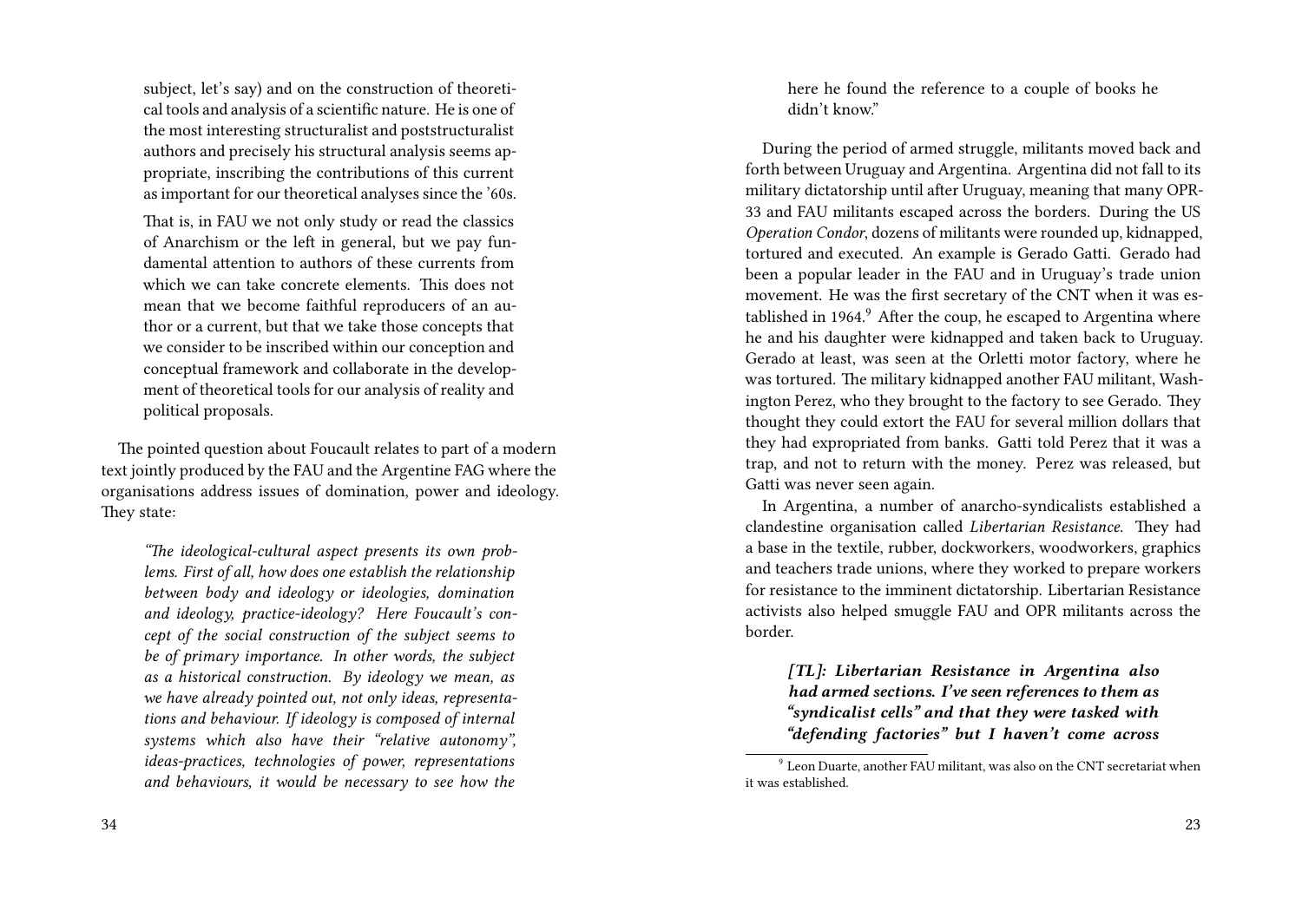*any more details in English.*<sup>10</sup> *Could you explain that period of armed struggle in Argentina and how it was also connected to the FAU?*

**[FAU]**: Libertarian Resistance was a clandestine organization, due to the very context in which it arises. There was a very close bond with FAU, but also a good level of compartmentalization. All the work of FAU failed in Argentina in 1976, within the framework of the Condor Plan, and Libertarian Resistance was dismantled in 1978.

Libertarian Resistance was an organization with important insertion in some union sectors and armed action similar to that of FAU. They were also critics of foquismo. It should be borne in mind that their actions were very small compared to larger armed groups such as Montoneros and the PRT-ERP.

*[TL] The OPR period is long past. In the past the FAU has been very critical of the focoist strategy, as evidenced by documents like COPEI. How does the FAU today analyse the successes and failures of the armed struggle, especially having been through the experience itself?*

**[FAU]**: COPEI sums up this analysis in a very good way. It presents the condensed criticisms of *foquismo* and everything that generated that way of acting, or the import of pre-established models, which had worked in other places. It was about elaborating theory for the here and now of Uruguay. And Cuba was not Uruguay, nor was Argentina Uruguay.

a different basis. There was a reason for the debates between Bakunin and Marx. As for the FAU, we take much of our theory from Bakunin and Malatesta.

*[TL]: Juan Carlos Mechoso makes several references to Michel Foucault in interviews. This is somewhat surprising as most anarchist [communists] don't use Foucault's ideas for analysis, given the often ambiguous nature of his theories. What did the FAU gain from studying him?*

**[FAU]**: We gain an infinite number of things. Foucault is one of the most important thinkers and theorists of the twentieth century. His analysis of power allows us to place it in a series of relationships and understand power not merely as something that is imposed but as something that is built and disseminated throughout the set of social relations. This allows us to speak of the Construction of People's Power as a capacity for action and organization of the people in their different grassroots organizations and their articulation from the bottom up, in a federalist way.

On the other hand, we take from Foucault a good part of his tools of analysis that have helped us to think and interpret capitalist society and power relations, precisely quieting the centrality of economic processes and placing the emphasis on other spheres of domination. It has allowed us to better ground this concept of Domination, which also refers to our interpretation of capitalism and classes in this society.

We do not consider his theories to be ambiguous, but have been taken ambiguously by some of his followers. Foucault works on power, knowledge-power relations and the processes of subjectivation (formation of the

<sup>&</sup>lt;sup>10</sup> Besides a number of very small personal biographies, I still haven't found a comprehensive history of Libertarian Resistance. If anyone reading this text knows of such a work, please get in contact.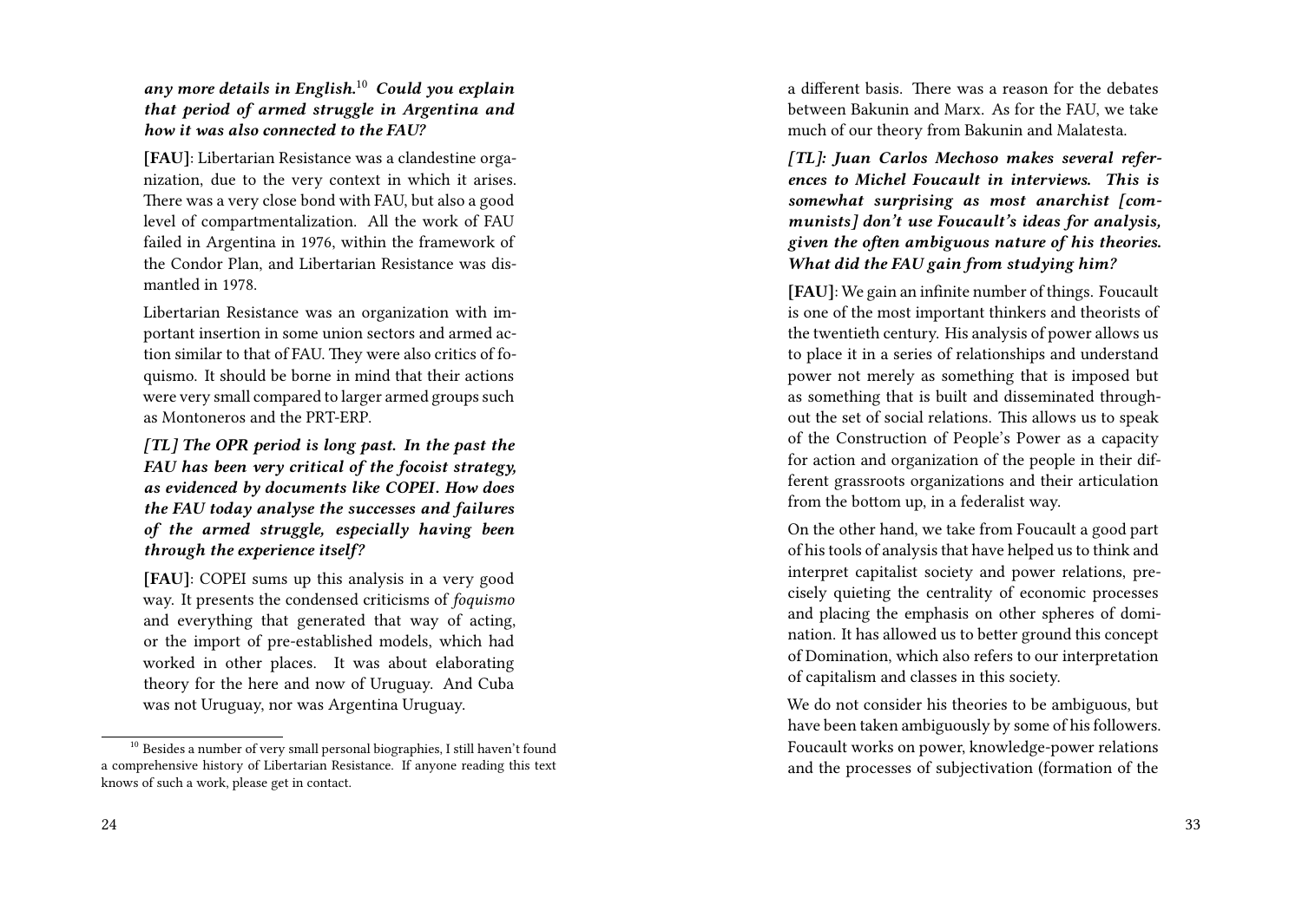*whole) as it's more crude Marxist-Leninist (Stalinist) forms.* **(Federação Anarquista do Rio de Janeiro, 2008)** *But what is the FAUs relationship with the ideas of Marx himself? Or tendencies like the Council Communists and so called Left Communists?*

**[FAU]**: We reject the categories of Marxist analysis, its mode of analysis and its militant methods. Stalinism was not a deviation, it is implicit in the Marxist-Leninist conception, therefore, we do not try to rescue Marx and his conceptual body because he about thinks the world, capitalist society and revolutionary processes from a purely economistic conception. The history of humanity is more than just the history of the class struggle and it is a fantasy to believe that the capitalist system itself is marching towards its destruction by creating its own gravediggers. A revolutionary process requires the organization and will of the people, it is not a scientific process but a political and social one. Marx believes he does science when what he does is ideology or doctrine, he makes an ideological proposal for the interpretation of society. For us the sphere of theory refers to the theoretical tools of analysis, the field of theory is the field of science in our conception.

Councilist ideas have not had much influence here, although they were known about in the 60's and we read them, but their proposals arise from Marxist conceptions. They have also been a concrete influence on certain processes. We are moving away from attempts to synthesise between Anarchism and Marxism. We debated this in the organisation in the 60's and rejected it. They are two different ideologies that start from

The role of the armed struggle was clearly delineated by the FAU. The apparatus was not expected to make the revolution; it was only useful to complete certain tasks in relation to it. The expropriations and kidnappings were only undertaken to further the class struggle. OPR activists intervened in a number of strikes after they had reached a standstill. For example, a dispute at the Seral shoe factory in 1971 dragged out for months. The boss ignored all the workers demands and actions, and even called in local fascists to intimidate the workers. After the ROE caucus in the workplace requested assistance, OPR militants kidnapped the boss's son and issued a list of demands including backpay, school supplies for local school children, clothing for children in a local slum and publishing the agreed upon terms in the national press. All conditions were agreed to and the strike was won. The FAU-ROE-OPR connection meant that a solid basis in the working class was the priority, only undertaking action that assisted popular struggle.

Despite the existence of a small armed section under the control of the anarchist organisation, it was never doubted the insurrection would be made by the mass of workers. As the eve of the dictatorship approached, the Tendencia became even more popular amongst the workers, and the FAU escalated it's work in preparation for the confrontation.

*[TL]: In 1972 the FAU and ROE called a mass meeting of CNT "base committees" circumventing the CNTs bureaucracy. How much power and autonomy did the unions' base committees have? Are the unions still structured this way today?*

**[FAU]**: Yes, that organizational form is maintained, although there is always the struggle against the centralism of the reformist and bureaucratic currents. The Combative Tendency as a whole had influence on a third of the trade union movement. It was no minor influence. But above all, each conflict was somehow a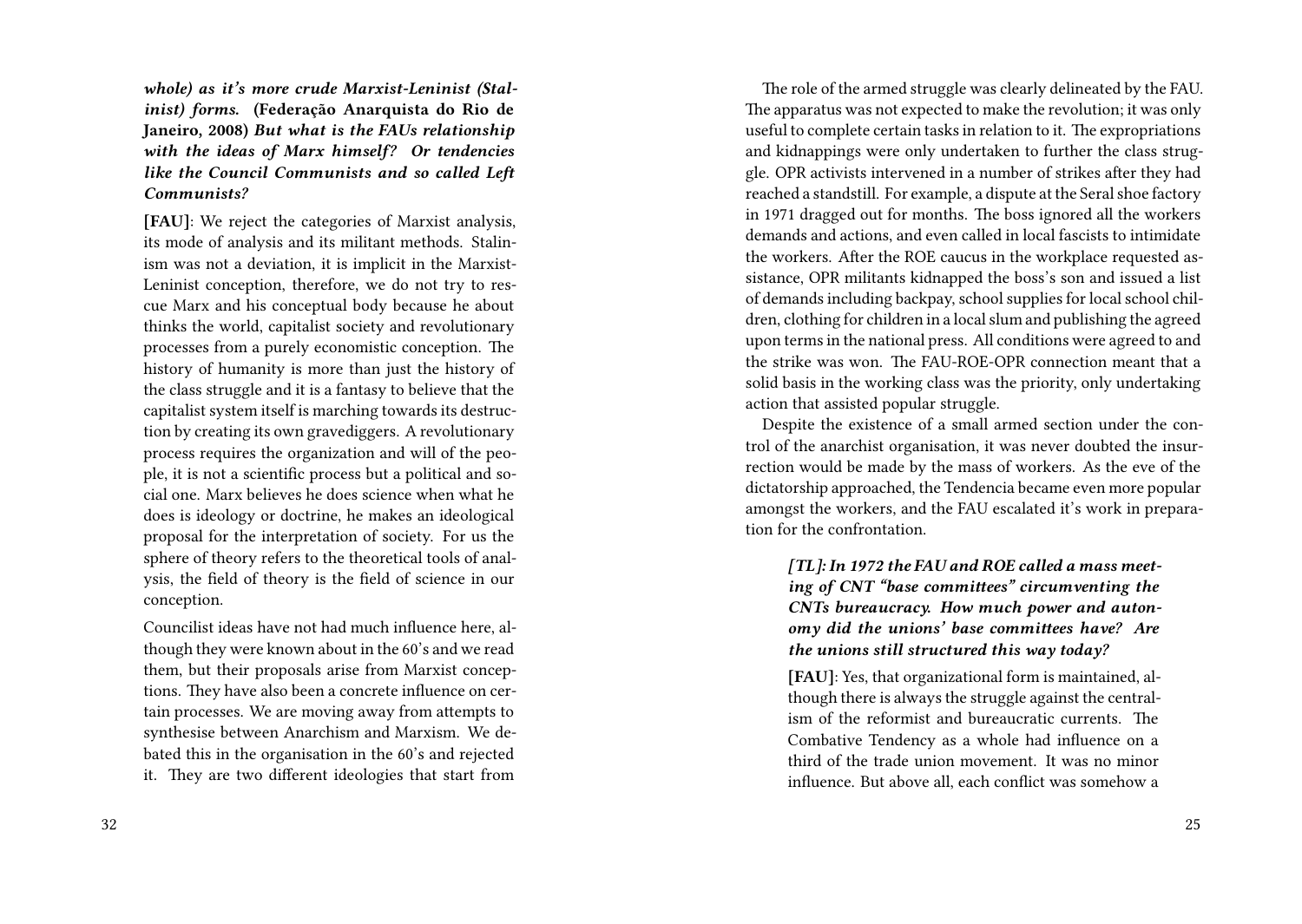concrete experience of struggle and solidarity and the possibility of expanding the margins of political positions.

*[TL]: In June, 1973 Bordaberry launched his coup and established a dictatorship. In response the CNT launched a 15 day general strike, including factory occupations. Can you tell us more about this strike? How broad was it amongst the class? Did workers restart production under their own control? Why did it fall apart?*

**[FAU]**: The general strike against the coup d'état was decided by the whole trade union movement in 1964, nine years before it took place. In 1964 the coup d'état took place in Brazil and there were already rumors of a coup in Uruguay. Therefore, the workers' movement, while the formation of the CNT is ending, debates the need for a general strike with occupation of the workplaces if there is a coup d'état.

This previous debate is what allows the massiveness of it and that the whole country is paralyzed for 15 days. The strike was important even in some cities in the north of the country. Let us take into account the great concentration of population – and of industries at that time – in Montevideo, the capital of the country. They even occupied and organized workers from factories that had not been unionized until that time.

The repression was very harsh and it evicted several factories during the strike, but the next day they were occupied again. Some factories were occupied up to 7 times after the evictions.

Of course, the reformist sectors linked to the Communist Party did not want the development of the strike, part of their group life as a class. The working class, for example, is not only an economic situation but a set of practices and notions that make these workers live in a certain way, and this includes their organizations and their struggles, their concrete experiences in that sense.

That is why FAU focuses its attention on the set of oppressed classes, including within them the unemployed, part-time and temporary workers, peasants, indigenous people, etc. All these organized sectors should be articulated as we understand in a Front of Oppressed Classes, which articulates their experiences and struggles and advances in a process of rupture.

In short, we no longer use the classic concept of "proletariat" as a global concept that points to the whole class, but we understand that the proletariat is a part of the working class.

How does this translate into militant terms? We organise both at the union and neighborhood level, developing a task as global as possible in the set of oppressed classes in all those places where they are. We also organise at the level of the student movement, housing cooperatives, etc.

In the case of Uruguay, the historical and current weight of the trade union movement in the popular movement is undeniable, but we do not neglect tasks on other fronts of insertion that allow us to organize with other oppressed sectors, ones that are not framed in union work.

*[TL]: Documents like Social Anarchism and Organisation (by the FARJ) also give the impression that Especifist groups consider "Marxism" (as a*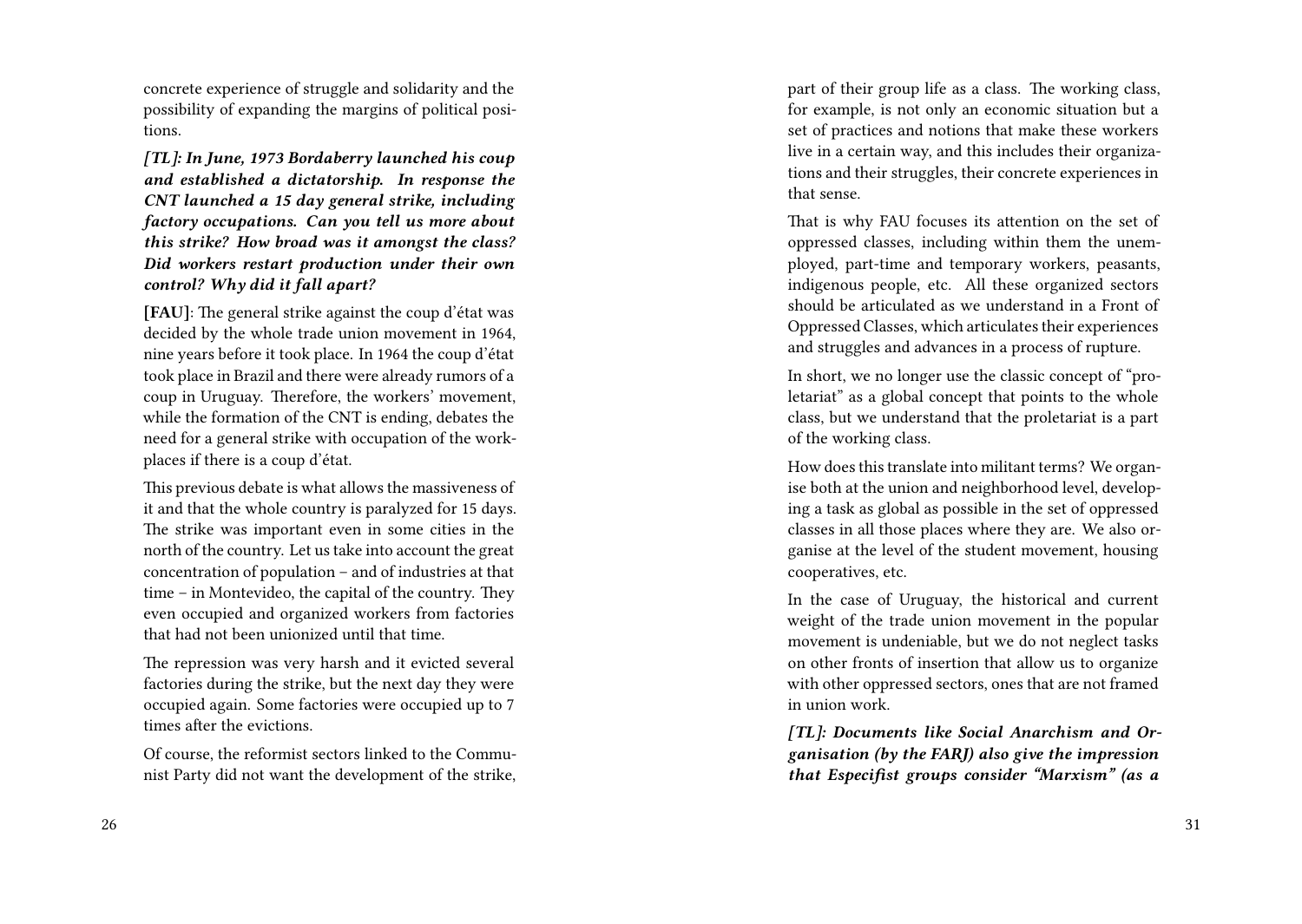If comrades want to know more about the FAUs theoretical conceptions, I suggest that it can be best gleaned from reading all the texts in English, including Felipe Correas interview with Juan Carlos Mechoso, "The Strategy of Especifismo."

*[TL]: The FARJ document "Social Anarchism and Organisation" has been studied in Australia by all the anarchist-communist groups over the last few years. In it the FARJ propose a model of "centerperiphery" relations that steps away from the traditional Marxist and anarchist understanding of class, and places equal importance on peripheral social groups as opposed to the traditional conception of the proletariat in a revolutionary process. Given the FAU has been such an influential source for the Brazilian anarchists, does the FAU propose a similar model of Society?*

**[FAU]**: Usually the concept center-periphery was used in the economic theory of dependence, a current of Latin American economists to explain the relations between poor or dependent countries and the first world. FAU used this concept in that sense, it still uses it today, although it requires some adaptation according to the new world reality.

As far as social classes are concerned, we escape from any consideration based on the economic seat of the class or on an economistic interpretation. We define not only social classes by their place in production but by their ideology and social practices. We understand those essential elements to understand classes and their relationships. By ideology we mean a set of notions, worldview, concepts, feelings, belonging, that social groups develop and that are a substantial

they tried to stop or minimize it, but they could not face the decision of the workers. The strike was extended and developed while there was a conviction that this was the resolution taken to confront the coup d'état.

Essential services (health, energy) were kept functioning but only as necessary and obviously with busy work premises. The oil refinery was paralyzed.

If there is no doubt that the general strike was a massive and unprecedented phenomenon, it was made possible by the degree of development of the workers' movement and because there was a strong sector within it that promoted class independence and practiced it. Logically, within the framework of a trade union and student movement that fought daily and resisted the repressive policy harshly. Undoubtedly, the general strike was possible due to the process of union unity that allowed all the unions to be brought together in a "Convention".

The strike fell because it was becoming very difficult to sustain it, the continuous evictions of the repressive forces were maintained, and also some sectors began to lift the strike gradually such as transport. There are also several debates in that regard about what to do with fuels before the strike is lifted, for example.

Some sectors of reformism (some leaders of the Communist Party) were negotiating with the military, in turn. And in turn, the general strike only had the workers' and popular forces, there were no levels of armed action of a massive nature that could turn that strike into an insurrection or move on to another stage of struggle with such characteristics.